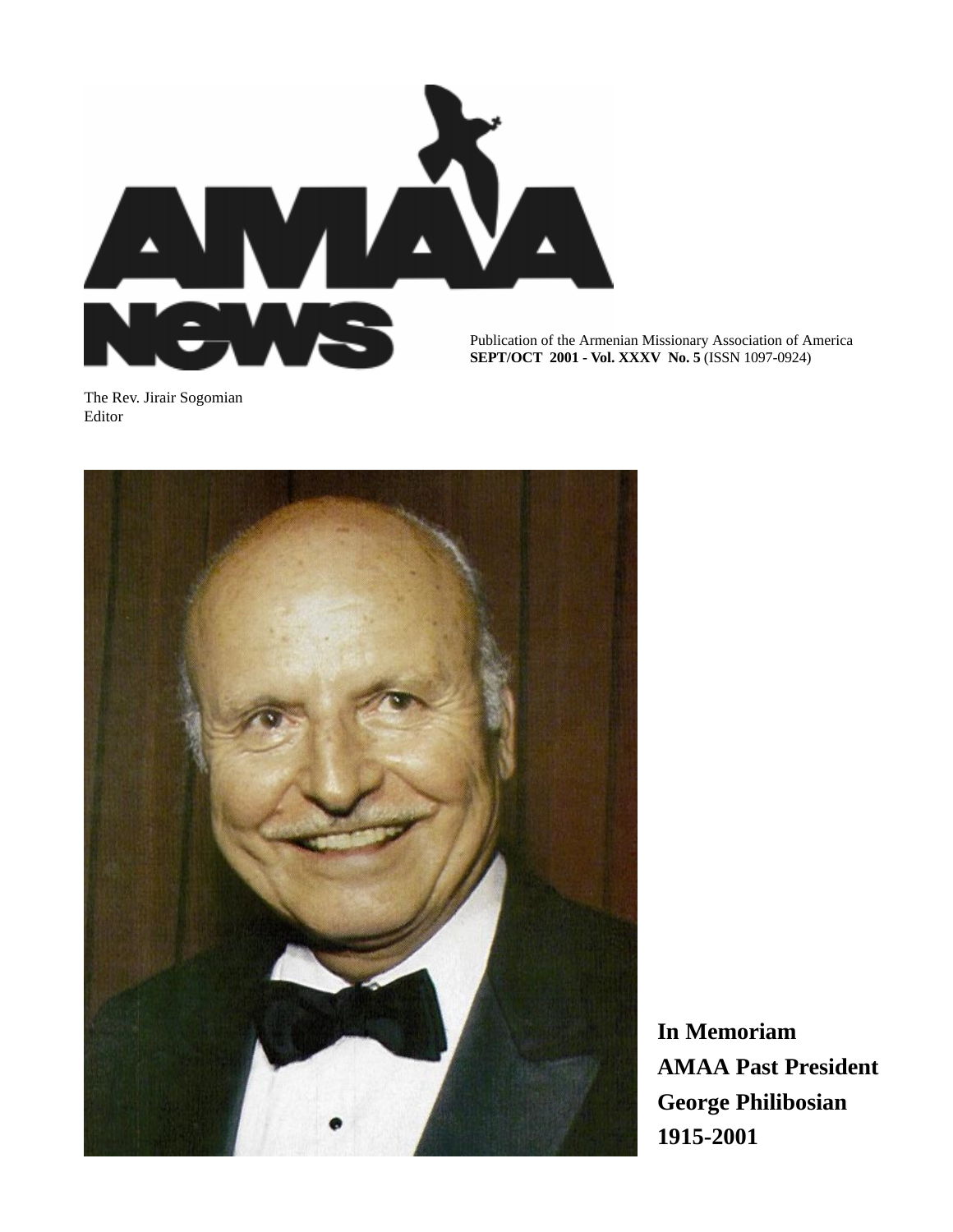## **E D I T O R I A L M E S S A G E**

# *Agents of the Abundant Life!*

#### **Jirair M. Sogomian**

*Have you ever wondered how companies and organizations function, thrive and survive? Have you ever wondered how, while boards, committees, chapters and auxiliaries meet periodically for strategic meetings and seasonally undertake fund-raising or social activities, the organization functions and performs daily? One would suppose that the majority of them do so driven by the profit or success motive. Financial gain or fame are strong enough motivations to sustain the involvement of thousands who otherwise would have been non-involved or neutral spectators. When the chips are down and specific concrete goals are not met, the CEO may become a favorite scape goat and investors or members drop out, not wanting to be associated with a sinking ship!*

**B**ut what about non-profit organizations like the Armenian Missionary Association of America or Canada? In the absence of the profit drive, what is the power or the incentive that drives these organizations to exist, function, serve and survive? What motivates individuals to be part of such an organization? To remain faithful in rain or sunshine, to give and not to count the cost, to sacrifice and not to heed the wounds? Perhaps we may find the answer to these questions in two AMAA stalwarts in whose memory the last two issues of the AMAA Newsletters have been dedicated.

H. Philip Hovnanian and George Philibosian, two past presidents and two individuals whose lives have been totally imbued and immersed with the mission and ministry of the AMAA, may provide us the answer as well as the inspiration of what it takes to be in mission! Two highly accomplished gentlemen in their respective fields, and yet two highly dedicated servants of the AMAA (perhaps one because of the other), who through the last several decades have served in the most prestigious yet most demanding post of president of the Association. But one would rarely find a president of the Association who has not also served in a variety of boards and committees over a stretched period of time, leaving us a legacy that is truly admirable and certainly worthy of emulation.

Through the twenty centuries of our Christian faith, the church of our Lord Jesus Christ has accomplished her mission in different cultures, geographical locations and contexts, driven by different mission paradigms and motivated by a divine passion with unequal power of sustenance. From our Lord's statement in John 10:10, *"I came that they may have life and have it abundantly,"* to his Great Commission to immediate and future disciples to *"Go ... and make disciples of all nations, baptizing them in the name of the Father and of the Son and of the Holy Spirit, and teaching them to obey everything that I have commanded you,"* to Paul's haunting statements, *"For I am not ashamed of the gospel; it is the power of God for salvation to everyone who has faith,"* and *"Woe is me if I do not preach the gospel,"* the disciples of Jesus have been motivated to share their faith in word and deed, in verbal witness and acts of love and compassion, and in the process catch the spirit of their Lord and the existential impact of his words, *"I came that you may have life and have it abundantly."*

Many are those, including Christians, whose motivation in loving, giving and sharing is tainted with the profit motive, and whose understanding of mission and ministry is mercenary and self-oriented. Such people will have difficulty in experiencing the truth of Jesus' words in their own lives, in tasting the abundant, joyful and peaceful life. But those whose giving is not conditioned by expectations of receiving, who share their lives with such a refreshing abandon that the "cost factor" is not taken into consideration, and who sacrifice their time, talents and treasure unaware of the consequences, are bound to leave a legacy that becomes a benediction to many. May their memory be blessed for ages to come, and may God increase their tribe to the sole glory of His Holy name!  $\square$ 

**AMAA NEWS** - A publication of the Armenian Missionary Association of America, Inc., 31 West Century Road, Paramus, NJ 07652. Tel. (201) 265-2607; Fax (201) 265-6015; E-Mail: amaainc@aol.com; Website: http://www.amaainc.org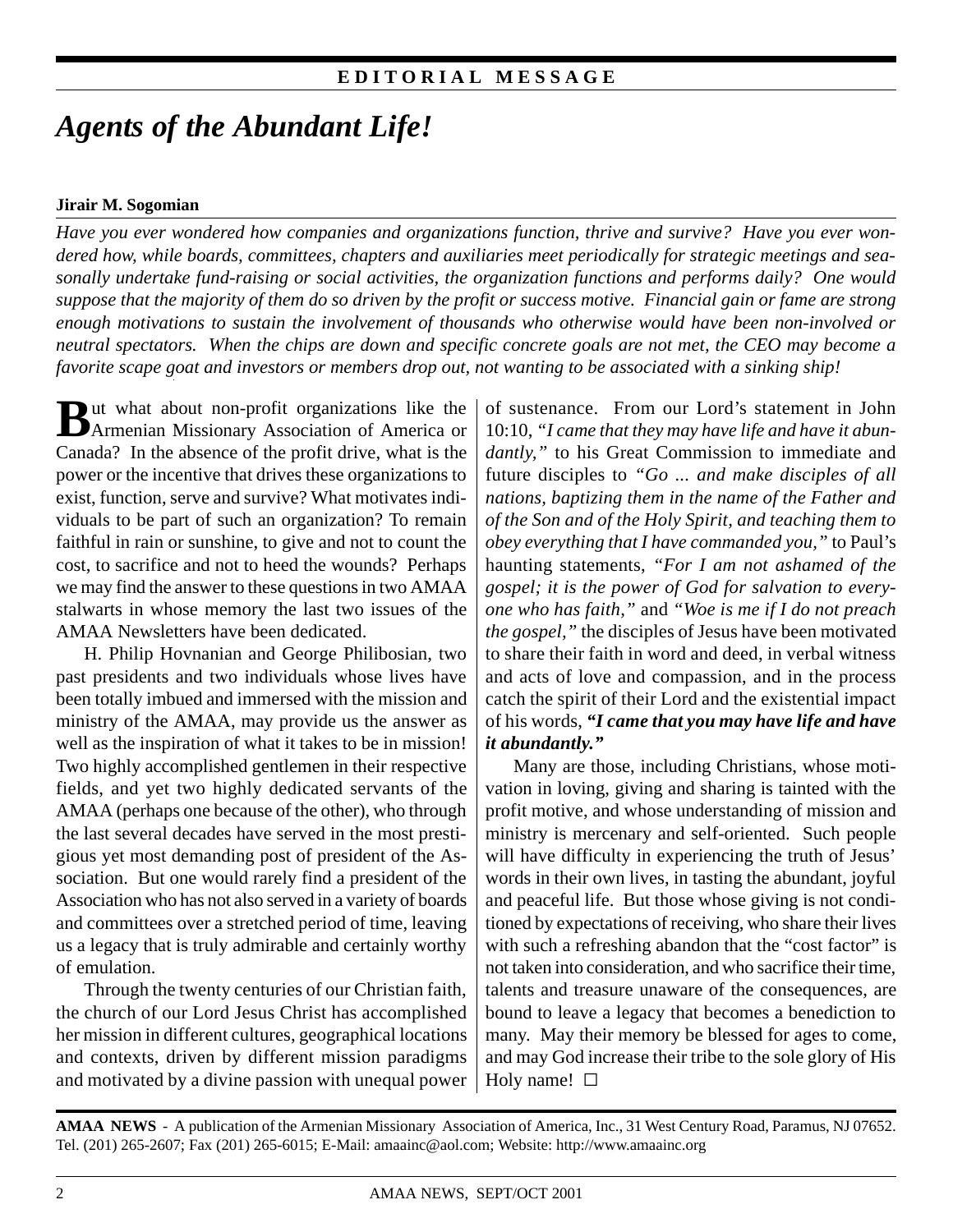### **B I O G R A P H Y**

# GEORGE PHILIBOSIAN

(BIOGRAPHICAL SKETCH)

George Philibosian was born in Konya, Tur-<br>G key on November 15, 1915. His family was able to survive the massacres of Armenians in Turkey and emigrated to Rumania in 1921. There George completed high school and college and later joined the family textile business.

When WWII came, George became a commissioned officer in the Rumanian cavalry. Following the demobilization and the loss of his first wife, George decided to emigrate to the United States with his 3-year-old son Emil when the threat of communism loomed. He managed to get to Switzerland in 1947 and, eventually, was able to make it to the U.S. on January 8, 1948.

He arrived in the United States with few resources, but boundless hope and confidence. Despite hardships, he took a crosscountry trip and observed the resources of

his new country. Returning to New York, he attended Columbia University.

In 1951 he was married to Alice Babikian. Over the years the Philibosian family grew with the addition of three sons, Alan, Charles and Stephen and a daughter Anita.

With time and tireless effort, George's real estate business, Monarch Realty Corp., expanded and he became a successful and well-respected businessman in the industry.

More significantly, George became a contributor and leader in his local community. He served on various boards and assumed positions of leadership of the Boy Scouts of America, the American Red Cross, Englewood Hospital Board of Trustees, the John Harms Theatre, and the Englewood Rotary. He was granted highest honors by many groups, particularly the Boy Scouts and the American Red Cross. Recently, the American Red Cross honored him at a banquet in New York for his fund raising efforts in the restoration of the Red Cross Service Center in Englewood, a noted landmark.

George loved his Armenian community. There too he served in leadership positions in many of these organizations, which included the Armenian General Benevolent Union, the Armenian Day School of New Jersey, the Knights of Vartan, the Armenian National Sanatorium in Lebanon



*George Philibosian with his wife Alice at the AMAA's 69th Annual Meeting Banquet in his honor - October 22, 1988, Paramus, NJ.*

and the Armenian Assembly.

Closest to his heart were the Armenian Presbyterian Church of Paramus, NJ, the Armenian Evangelical Union of North America and the Armenian Missionary Association of America (AMAA). George had joined the Armenian Presbyterian Church in 1961 and became a pillar of its existence. Over the years he served in nearly every capacity, as Elder, Trustee, Chairman of the Building Committee that oversaw relocation of the church from West New York to Paramus, as well as singing in the church choir. He worked with the Armenian Evangelical Union of North America and served as Moderator of the Union, the only layman ever to hold that position. The AMAA always held a special place in his heart. He was on numerous boards and served as Chairman of the Budget Finance Committee, the Endowment Fund Committee, as Treasurer, and twice as President of AMAA (1971 to 1974 and 1980 to 1982). He attended his last AMAA Board Meeting on June 2 this year.

A successful businessman, a beloved leader within the Armenian and American communities, a devoted husband and father, George Philibosian passed away on July 10, 2001. He leaves behind his devoted wife of nearly 50 years, his beloved Alice, his son Emil, son Alan and wife Donna, son Charles and wife Dawn, son Stephen, daughter Anita and husband Serge and eight grandchildren. $\Box$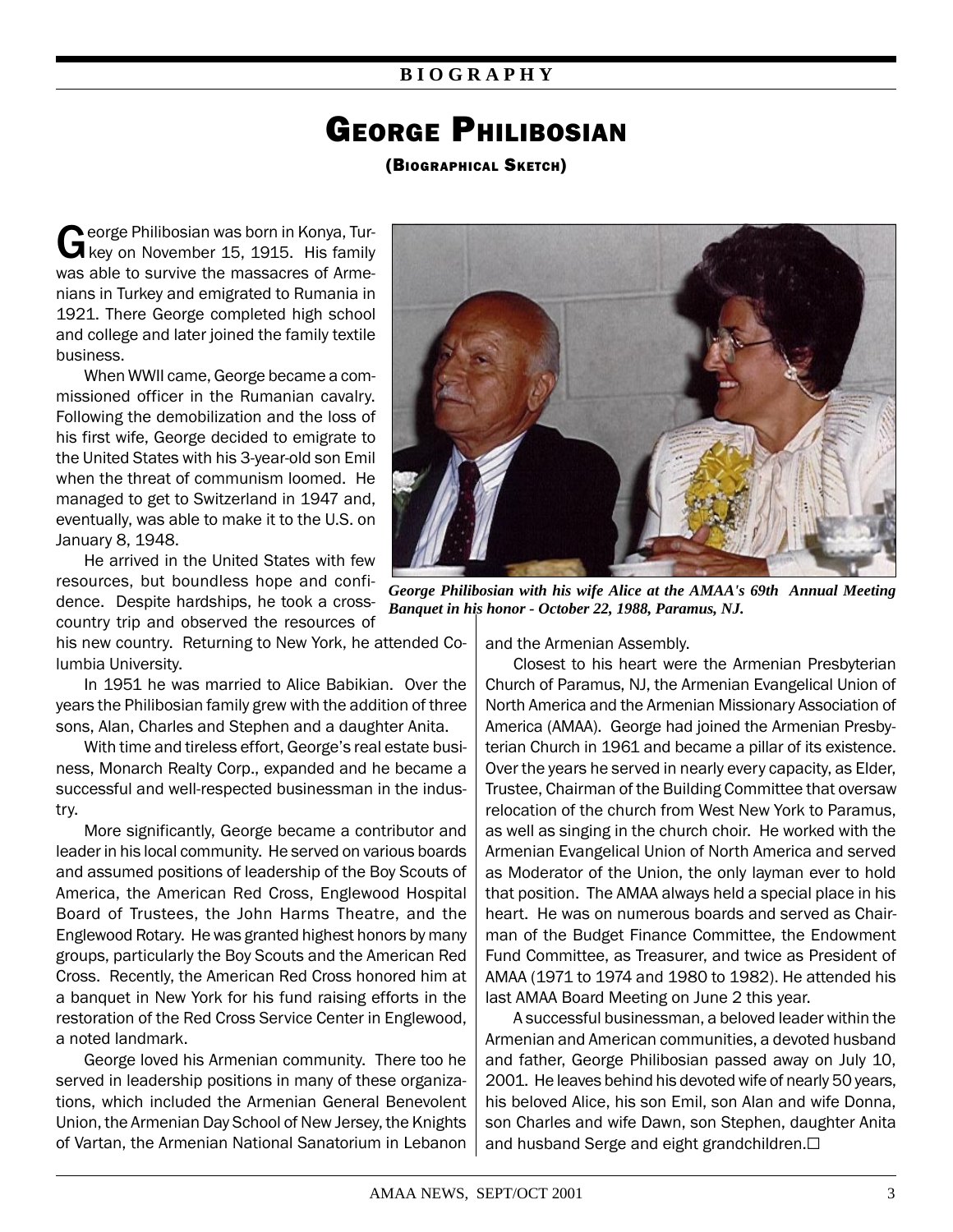### **I N M E M O R I A M**

# *In Memoriam: George Philibosian*

#### **Andrew Torigian\***

If think we all were stunned by George's death. It was only a month and a half think we all were stunned by George's ago that George was diagnosed with pancreatic cancer. We who were close to George knew him as a fun-loving, dedicated, and service-oriented person. You might say, his credo was to have a meaningful life, to always better oneself, and to become involved with your church and your community. And indeed he was involved to the fullest. If I were to mention all the organizations that he donated his time, talents and services to, I would need at least another half hour.

At the AMAA, for example, whenever there was a need, George was there. You've heard the expression, "Let George do it". I think this saying was very appropriate for our George. You see not only was George twice the President of the AMAA, he also was the Chairman of our Investment Committee which grew dramatically under his guidance. He served as the AMAA Treasurer and Chairman of the Budget Finance Committee. He was Chairman of our Building Construction Committee which enabled the AMAA to move to its new location three years ago. I can't think of an important committee that George didn't chair. He certainly was a tremendous asset to the AMAA, and we shall deeply miss him and his beautiful smiling face.

A typical week just before he was taken ill, George, Ed Janjigian and myself went to see the Vehapar Karekin the Second on Monday, Memorial Day. On Wednesday, we had a Near East Committee meeting. On Saturday, June 2<sup>nd</sup>, we had the AMAA Executive Board Meeting. George took part in each of these. Then on the following Monday, we had the Armenian American Medical Philanthropic Fund meeting which George chaired in his office. This man was unstoppable in his exuberance and willing-

*\* AMAA President Andrew Torigian's message delivered on July 14, 2001, during the* ness to always help in any way he could. For him, the magic words were mission and community service.

I personally cherish the friendship and extreme closeness I had with George over the last 25 years. In fact, George was instrumental in getting me involved with the AMAA.

I would be remiss if I didn't mention that his wife, Alice, was always by his side encouraging and supporting him.

Alice, to you and your lovely ingless in the face



family, I realize George Philibosian, the chairman of the AMAA's Relocation Comthat there is not *mittee, addressing the guests at the dedication of the new AMAA headquarters in Paramus, NJ - October 17, 1998 (above). George* much one can say *Philibosian at the dedication of the previous AMAA headquar-*to lessen your grief. Mere words *ters, unveiling the plaque acknowledging the generosity of Mr.* Stephen and Miss Ruth Philibosian who underwrote the total cost alone sound mean-<br>ip alone in the face of the construction - March 25, 1971.

of death and suffering. Yet our faith assures us that no matter how meaningless life may seem to be or how terrible death is, still there is hope for us human beings. When our spirits are down and when our hearts are full of pain, the only help we can have is the inner courage and the inner peace of spirit that stems from our trust and hope in our Lord Jesus who said, "I am the resurrection and the life. He who believes in me though he die, yet shall he live."

The Good News and the comfort from these words of our Lord make all the differ-Memorial Service for George Philibosian.  $\mid$  ence. We are assured that death is no more  $\mid$  (continued on the following page)

the end of everything. Rather, it is the threshold of eternity. It is a momentary phase in our transition from this life to life eternal. And this fact gives meaning even to death.

To the deceased, death means that they are now free from life's hurts, and pain. They now dwell with God, who "shall wipe away all tears from their eyes; and there shall be no more death, neither sorrow, nor crying, neither shall there be any pain."

To the deceased, death also means going home and reuniting with beloved ones called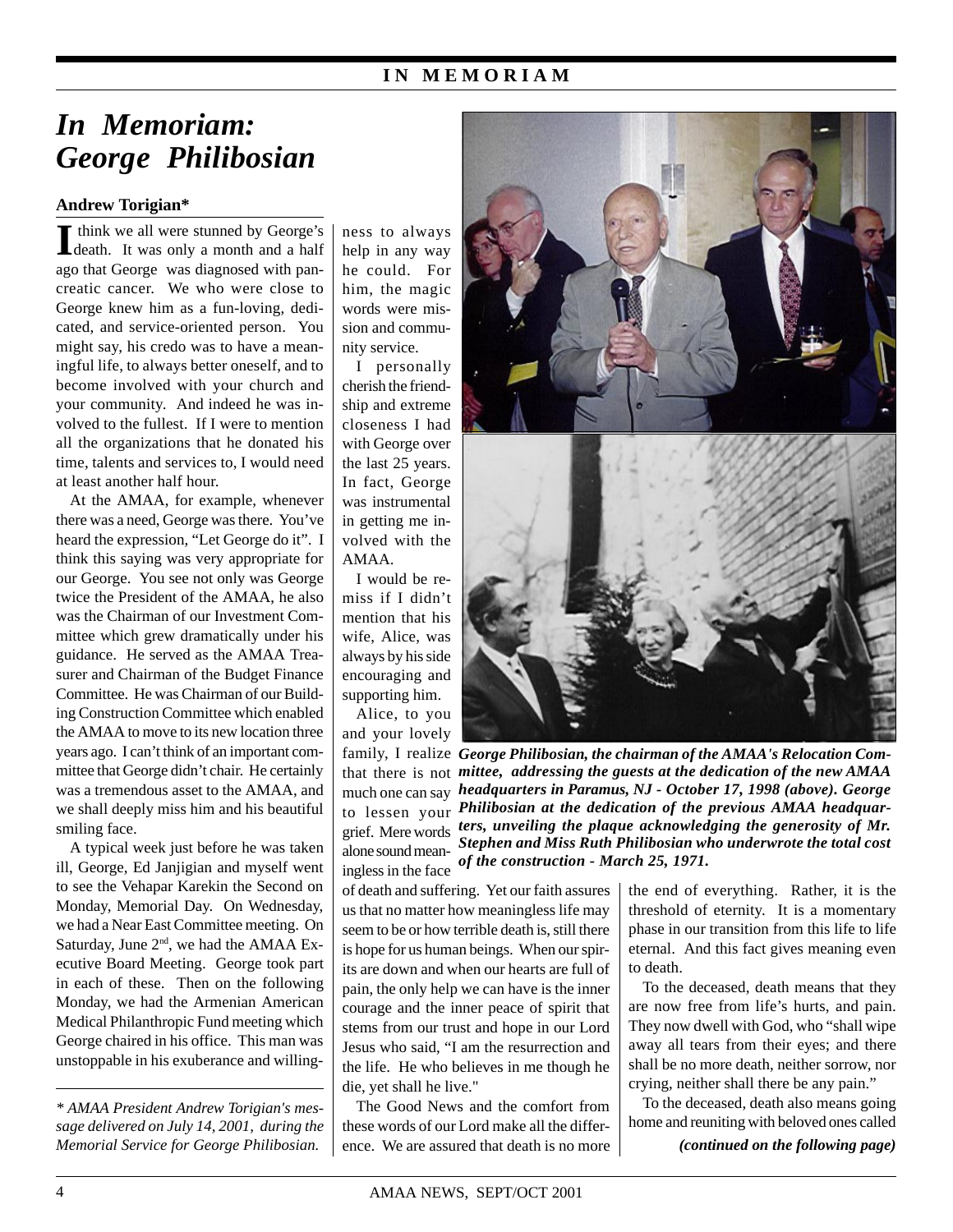# *Mind Your Neighbor - Tribute to a Colleague and Friend*

### **Giragos H. Chopourian\***

"*Then one of the lawyers, who had been listening to these discussions and had noted how well he answered, came forward and asked him, 'Which commandment is first of all?' Jesus answered, 'The first is, 'Hear, O Israel: the Lord your God is the only Lord; love the Lord your God with all your heart, with all your soul, with all your mind, and with all your strength. The second is this: Love your neighbor as well.' There is no other commandment greater than these." The lawyer said to him, 'Well said, master. You are right in saying that God is one and beside him there is no other. And to love him with all your heart, all your understanding, and all your strength, and to love your neighbor as yourself – that is far more than any burnt offering or sacrifices.' When Jesus saw how sensibly he answered, he said to him, 'You are not far from the Kingdom of God'*." (Mark 2:28-34)

As I advance in age, I find myself wrestling to find the heart and core of what being a Christian is. Is it enough to say "I am in Christ; or I am redeemed, or my soul is saved and I shall have a place on the left hand side of God?" Such statements have turned to be unconvincing. One feels there is a selfish connotation of saving oneself, a fear of rejection by God. Such utterances are viewed to be unconvincing. In fact they induce theological arguments, lead to arguments, fighting, division. There was a time in the Middle Ages, when theologians argued as to how many angels can stand at the tip of a needle. We have overcome that notion, but unfortunately, today we find a thousand other heavenly presentations. Consequently, we do not get to the core of the heart of issues on hand.

*\* The AMAA's Executive Director Emeritus, Rev. Dr. Giragos H. Chopourian's Tribute to George Philibosian, delivered on June 14, 2001, during the Memorial Service.*

I am reminded of the way my father used to pick a watermelon in his watermelon patch, split it with a rock, and pick the seedless heart of the fruit to quench his thirst. That is touching the core!

My co-worker and friend, George, had the skill of going to the heart of issues. For some twenty years I observed his calm and cool style, when he would get to the core of problems, and *voila*, a consensus would be reached. I discovered this kind of operation was not solely in finance or administrative matters. It was the same in his Christian journey. He struck at the core of what a Christian journey he made.

Recollect the scripture I read. Jesus reached out way back to the Old Testament and brought to focus the New Age, the Kingdom of God. What was that focus? To love God with all you've got and to love your neighbor as oneself. **And Jesus said, there**

#### *(Continued from page 4)*

there earlier. And the deceased Christians will see Jesus face-to-face and will live in his eternal love.

Death, pain and suffering also bring us into a closer fellowship with one another and that in the final analysis, people are much more important than possessions, material wealth and other worldly vanities. We need each other; and more importantly, we need God. And this awareness makes us more willing to help others who are in need.

This service of worship for George can be a blessed occasion to us if we submit to the leading of the Holy Spirit; accept the teachings of the Word of God; place our trust and hope in our Lord, Jesus Christ; and determine to live righteously in this present world.

Let us pray that even this hour of pain and sorrow will be turned into an occasion for all of us to come closer to God and closer to one another, through Jesus Christ, our Savior. Amen. □

**is no other commandment greater than these.** And remember it is our Lord saying it!

George was very philosophical. He had no problem believing in and loving God. But more important than that, he believed, as my discussions with him demonstrated, that no one is entitled to call himself a Christian if he failed to love his neighbor also. Now that spirit brought out in him **COM-PASSION,** which ruled his life. And the AMAA, along with many other charitable organizations, became the medium of his caring and loving.

He also taught me an important lesson: to show no "anger" when justified proposals for crying needs were abrogated or killed by smooth-talking leaders. In all the quarter century that I came to know him I can't recall hearing one angry word. He must have done them in secret!

There you have it: He loved God with all his heart and his neighbor as himself. I cannot make a greater testimony, for that is touching the core of Christian living. Any one who can't so act cannot call himself a Christian.<sup>[]</sup>

#### **In Loving Memory of GEORGE PHILIBOSIAN July 10, 2001**

## **After Glow**

- I'd like the memory of me to be a happy one.
- I'd like to leave an afterglow of smiles when day is done.
- I'd like to leave an echo whispering softly down the ways,
- Of happy times and laughing times and bright and sunny days.
- I'd like the tears of those who grieve, to dry before the sun
- Of happy memories that I leave behind when day is done.

*(submitted by Alice Philibosian)*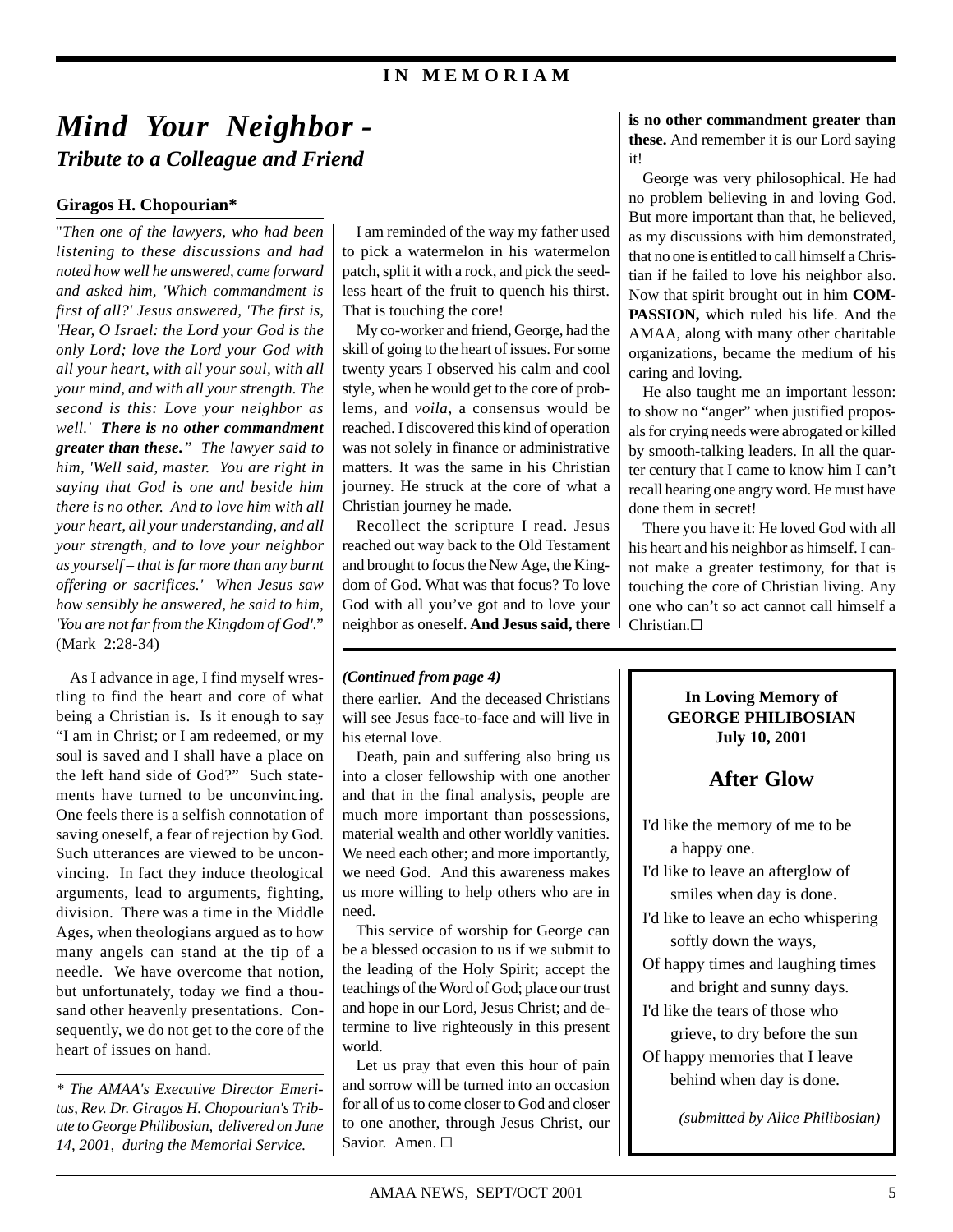## **Gen. 2: 1-3; Heb. 4: 9-11; Rev. 14:13** *Requiem*

#### **Peter Doghramji\***

There are times when we enjoy and<br>want to hear each other's voices. Among them was the sweet, mellow voice of George Philibosian. Today that voice is silent, never to be heard again. As we gather to remember George in this memorial service, we do not want to hear any other voice, but that great voice from heaven which an elderly exile heard two thousand years ago. This is what the voice said: "Blessed are the dead who die in the Lord henceforth." Then he heard an echo of that voice, coming from the Spirit and confirming it. "Blessed indeed!"

Sometimes we describe certain deaths as "blessings in disguise," when death relieves a person of one's pain and suffering. Nevertheless, death is a curse and not a blessing, despite its openness or disguise. But the gospel of Jesus Christ pronounces that benediction, that special blessing both upon those who mourn and those who die. "Blessed are those who mourn, for they shall be comforted." "Blessed are those who die **in the Lord**" not any death, but a death that cannot separate the believer from the Lord. Death is separation. St. Paul asks in one of the most eloquent passages of the Bible, "Who shall separate us from the love of Christ?" (Romans 8:35). "For I am sure," continues the Apostle, "that neither death, nor life, nor angels, nor principalities, nor things present, nor things to come … nor anything else in all creation will be able to separate us from the love of God in Christ Jesus our Lord." Paul, like all the saints, died in the Lord. So did our brother George. Nothing could separate him from the love of God in Christ Jesus. Therefore, that great voice from heaven, heard centuries ago by the author of the last Book of the Bible, is heard again today by all those who have ears to hear what the Spirit says.

*\* Rev. Dr. Peter Doghramji is the minister of the Armenian Evangelical Church of New York. This message was delivered on July 14, 2001, during the Memorial Service for George Philibosian.*



*George Philibosan with His Holiness Aram I, Catholicos of the Great House of Cilicia, at the AMAA Headquarters in Paramus, NJ (October 6, 1997).*

That is not all! The Spirit not only echoes the beatitude of those who die in the Lord, but describes the state or condition they are in, as that of **rest.** The Latin word for rest is **requiem.** Some churches have special services to celebrate this state of rest. It is often misunderstood or misused, as if through such services we help the "restless" souls of the departed to settle down and rest. We call the location their "final resting place." In fact, we place a marker on their graves and inscribe the words, "Here rests" a beloved soul. "Asd hankchi," we say in Armenian. But the rest that the Spirit speaks of is not our fabrication; nor is it a **requiem** to put the souls of our departed to rest. Listen to the voice of the Spirit: "That they may rest from their labors, for their works follow them." This is that **Sabbath rest** of God, which the author of Hebrews reiterates.

"So then," he writes, "there remains a Sabbath rest for the people of God; for whoever enters **God's rest** also ceases from his labors as God did from his."

God created the Universe. God made heaven and earth and all that is therein. Then God rested on the seventh day. Was God too tired to go on? All God did was to utter a few words, "let there be," and it was. This rest, God's Sabbath, was a cessation of labor for a very specific purpose – God wanted to celebrate the Universe God created. God looked back at all that was created and enjoyed them. God called them good! And God invited Adam and Eve to celebrate the works thus accomplished together with God.

God stopped working – so did George. God stopped to rest, so did George. God's deeds followed, as God looked back with joy at everything God had made; so does George's. God entered into the divine Sabbath rest; so did George. God did not die; God is alive. So is George!

That is why this great voice from heaven is heard by all of us, by George's family and loved ones, by his friends, and all who continue to live in the Lord. "Blessed are the dead, including George, who died in the Lord. They have rested from their labors. They have entered into God's eternal rest and celebrate with God all that they have accomplished on earth! Amen!G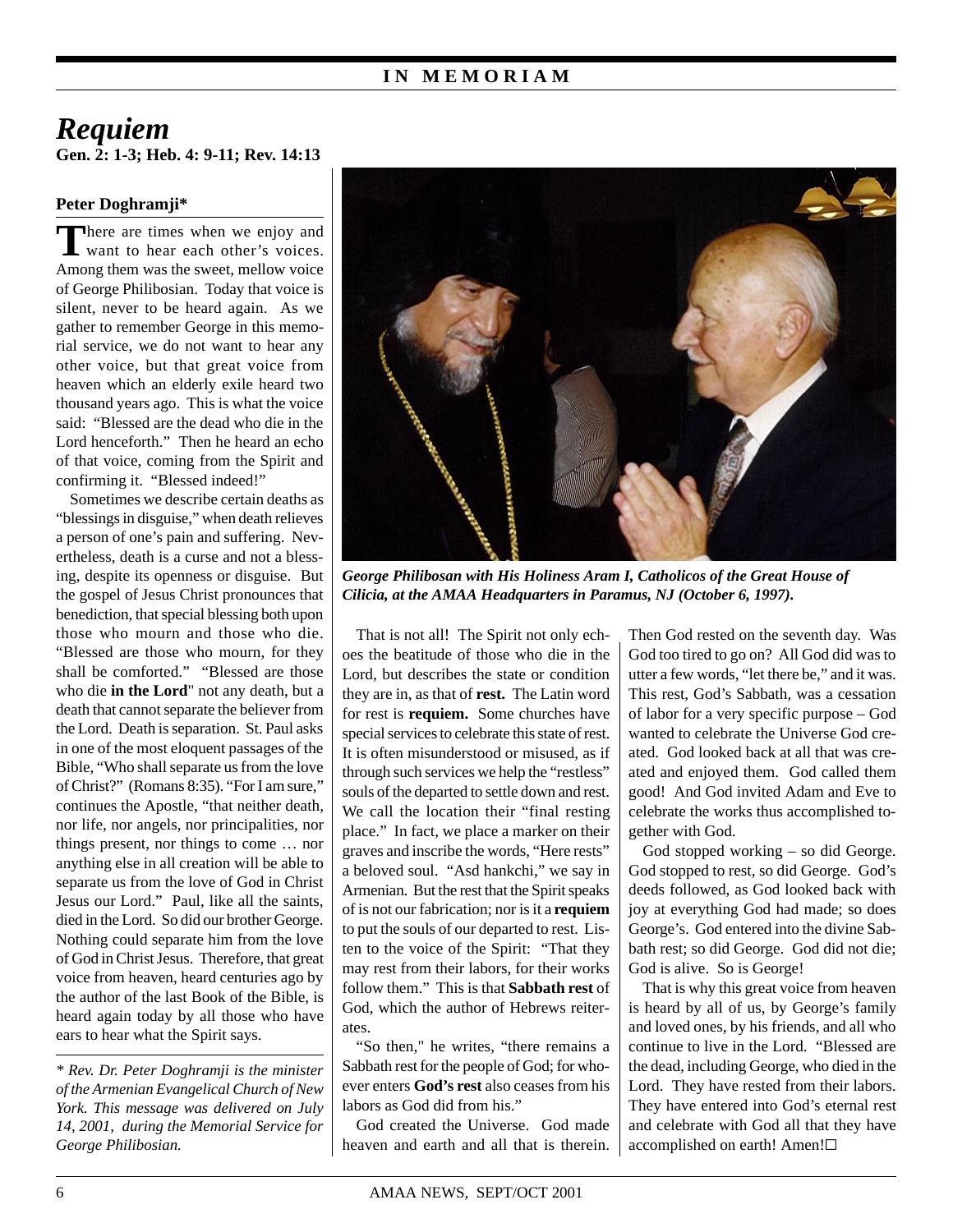### **I N M E M O R I A M**

# *George Philibosian: As I remember*

#### **John Cherkezian\***

II did not expect to be asked to speak today<br>about our dear friend and brother George Philibosian. So I treasure the opportunity to speak about someone whom we have respected, loved and admired. Someone who is a hero to me and I expect to many of you.

In college, a professor cautioned us never to write a paper on too great a topic. He said "Rather than writing about the Civil War, select some small incident in the war. Otherwise, you will never do justice to your topic." To speak about George Philibosian in five or ten minutes is like trying to write the history of the world in 100 words or less. How and why God packed so many special qualities into one person is remarkable.

But even with all the time in the world without any false modesty, who am I to speak to the family about what a good man he was? They know it far better than I. Each of us could see his devotion to them. Emil, Alan, Chipper, Stephen and Anita, and their spouses and children knew his love in ways that we could never know. Who am I to assure Alice what a great husband she had? She knew that far better than anyone. Only yesterday she told me she had been looking at some old photos of her and George, and she said how she could see herself falling in love with him more and more each year.

To the members of the Armenian Presbyterian Church, most of you know him as well if not better than I. You too have been with him while he so faithfully served this church. You have sat in this sanctuary singing hymns, praying and worshipping together. You have spoken and laughed with him. The same is true of the members of AMAA and our ministers of the AEUNA. You know the character and quality of George Philibosian. And to the many close personal friends, members of other Armenian organizations and charity organizations, which he served. So I do not pretend to offer a special insight, but just some of my experiences, my feel-

*\* John Cherkezian is an AMAA Board member. This message was delivered on July 14, 2001, during the Memorial Service for* ings and emotions.

I first met George Philibossian and his wife Alice just before I graduated college 30 years ago. Shortly thereafter, my father died, and George took my mother aside and told her that if she ever needed



*George Philibosian presiding over the 63rd Annual Meeting of the AMAA held at the Armenian Presbyterian Church of Paramus, NJ - Oct. 17, 1982.*

any help or advice never to hesitate to contact him. One day when I faced one of those seemingly earth-shaking career decisions, she suggested that I ask George for his advice. I approached him at church. I expected a fiveminute session during coffee hour. Instead I was invited to his home in Fort Lee that afternoon. When I arrived, he told Alice and the kids to leave us alone, he shut off the soccer game on TV (a major sacrifice that I was not aware of at the time), and we went to the basement and spoke for well over an hour. Can I repeat exactly what he said? Not really. What I remember far more was the fact that he was willing to make time for me and to listen to me. From that day, I began to learn about the quality of this very special man.

In 1950 the American author William Faulkner was given the Noble Prize for Literature. It was a period of gloom and great uncertainty. The cold war. The threat of the hydrogen bomb. The future of mankind was in question. Could he survive? In his acceptance speech, Faulkner had a different view. He said, "I believe that man will not merely endure; he will prevail. He is immortal *because he has a soul, a spirit capable of compassion and sacrifice and endurance."*

That was the soul and spirit of George Philibosian. He epitomized that spirit of compassion, sacrifice and endurance. That was the spirit that brought him to this country, that allowed him to build a life here and develop into the person he became. He did not seek to merely endure and to just get by. He had a desire to make something better of *George Philibosian. (Continued on page 8)*

his life and the life of those around him and to improve this world.

That in of itself is noble. That is great. But what made George so extra special that it was done with joy – Christian joy - and modesty of Christian servitude.

Many people perform acts of compassion. But often it is done with the expectation of praise or pats on the back. Many people sacrifice and endure for others. But often it is done with little or no joy, and sometimes with complaint and regret. That was not part of George's character. He was far above that. Everything he did became gilded with gold and shone much more beautifully because of that joy he had in serving. And when he served, he did it whole heartedly and exceptionally well.

Some things I remember:

**His eyes and his smile.** He had such a glow about him. His eyes just sparkled. Even when he was not speaking, his eyes were talking to you. I would sit across from him at some meetings and you could see from his eyes what was stirring inside him.

**His common sense.** He was a most practical man. Sometimes in meetings, discussions would begin to drift and George would raise his hand and remind everyone to get back to the question and approach it in a clear and simple way. He did not get confused by some minor issues or the details along the way.

**His moments of philosophy.** There were times you could find George discoursing on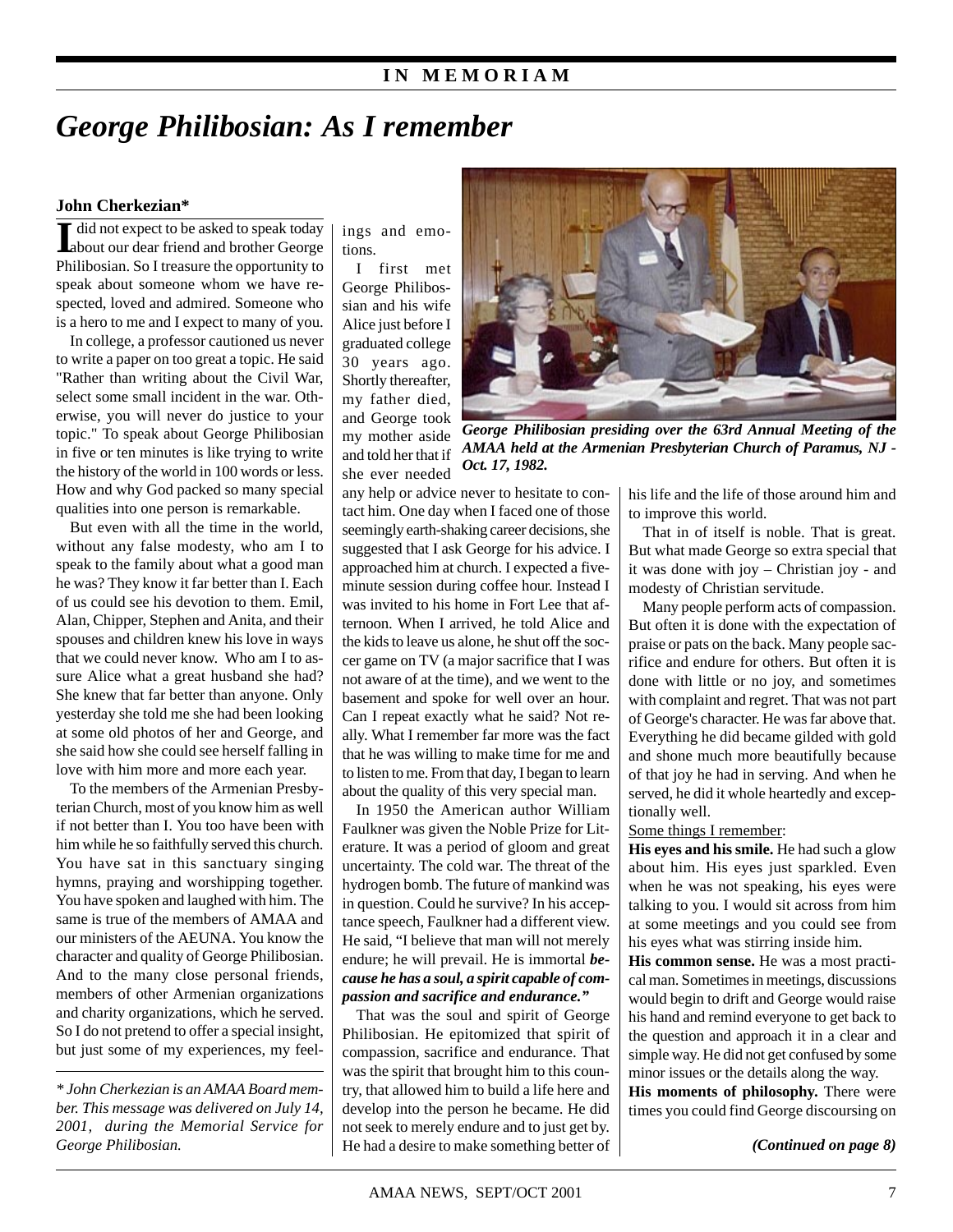### **I N M E M O R I A M**

# *"You Will Certainly Be Remembered Dad"*

#### **Serge Buchakjian\***

I was asked to do three things: Be brief,<br>be clear, be seated. I will try my best.

There aren't many greater honors that can be bestowed upon a person than being requested to provide a summation and reflection of another person's life. I stand before you today, the representative of a family in grief, but yet a family that refuses to mourn... only wanting to celebrate life. It is dad's final gift to all of us, that we have so much to be happy about today.

It's been said that all that we have, in the end, are the people we touched. Dad certainly had a way of doing that. In one way or another...I can not think of anyone here today that has not been touched with at least a hug, a kiss, or a smile by George. Male or female, young or old did not matter. His hug would start from across the room...the man could hug your through the phone...and you would know that he meant it genuinely.

There is nothing I can say that could capture his strength and tenderness, the power

*\* Serge Buchakjian is the son in law of George Philibosian.*

of his faith, the size of his heart, and the overwhelming depth of his love for his family. Dad understood himself and his world by a set of simple, very traditional values. The center of his universe was his family. As a husband and father, his role was very simple, and he judged his own success or failure by a single measure: Could he provide for Alice and the kids?

We was a man of both words and action. He truly believed in the value, the dignity and sanctity of hard work... Everything he did, he did with a loving attention to detail born of conviction that work was a holy thing. This was the single, best way he could demonstrate his love for his wife and children. And it was through this example, more even than his words, that he raised his children to understand what family really meant to him.

We will certainly miss dad's charm, intelligence, compassion, quick wit, loving spirit and sense of humor. His humor, what can we say about his almost British humor... Even as he was laying there with I.V.'s in his arm at Columbia Hospital only five days ago, his doctor was examining him, trying to determine if he were in pain... "Do you feel pain here George?' As the doctor was palpating him... George growls "No"... "How about here?" ... Again negative... "Here?" ... No answer ... A bit frustrated, the doctor asked, "Where is your pain George?" George slowly turned over and with a cracked smile pointed at Alice...

George, you have truly been a good father, an honorable man. Our lives have been enriched because of your presence. You have instilled in so many of us a desire to be champions, to never give up. And as you've said ... and I quote: "And as we bow our heads in deep gratitude to our Creator for the amazing world around us, and try to develop a sense of purpose and determination in leaving our mark on the betterment of our family, our community and the world beyond, then will our passage become one of worthy remembrance."

You will certainly be remembered Dad.

May God love you and bless you. Know that the world has been made a better place because of you.<sup>[]</sup>

#### *(Continued from page 7)*

the purpose of life, some theory of philosophy. The contrast of the practical mind and the philosophical mind demonstrated the expanse of his mental energy.

**His optimism.** He always believed *and made you believe* that things could be done. Nothing was impossible. I am sure that was what enabled him to move through his life with such seemingly effortless grace.

**His reach beyond Armenian community**. I was always delighted to see how George was so involved in work outside of the Armenian community. He recognized that there was a big world out there that didn't have "ian" at the end of its name. I believe his heart was so big that it needed more than the Armenian community to survive.

**His warmth for each person regardless of who they were**. George could be greeting an elder person at one moment and the next be talking with a young teenager. He would be speaking with some special guest of honor and then approaching an unknown visitor who was standing in the corner all alone. I believe it was because he had known what it was like to be the stranger, to be alone.

**His faith.** George lived and demonstrated his faith in God and Christ through his life. He lived the second great commandment "Love your Neighbor as yourself'. You can be sure that the first great commandment "Love the Lord your God with all your heart" was not far away and was the motivating force in his life.

At the last AMAA meeting on June 2, hints of George's fatigue were beginning to show. But despite that, you could see that his mind was still racing and he could not hold himself back from participating. And when one issue was being bounced around, he grabbed a pen did some quick calculations and declared how we should proceed.

To conclude, the book of Genesis tells the story of creation. How God created the world in 6 days. In days 1 and 2, there is no mention of God's reaction to his work. On the 3rd day when he created plants, the first form of life, it says God saw that it was good. On the 4th and 5th days, it says that God viewed his work and saw that it was good. But on the 6th day, when God created man, it says that God saw that it was VERY good. I think that when our Creator sits back and looks at the life and soul of our friend and brother George Philibosian, I don't think He will say it was good, or it was even VERY good. I think he will say it was VERY, VERY good. *Because George lived his life as I believe God has intended for each of us. To live a life of love, of humble service to others, and live it joyfully.*

*Well done, good and faithful servant. Enter thou into the joy of thy Lord. Amen.*G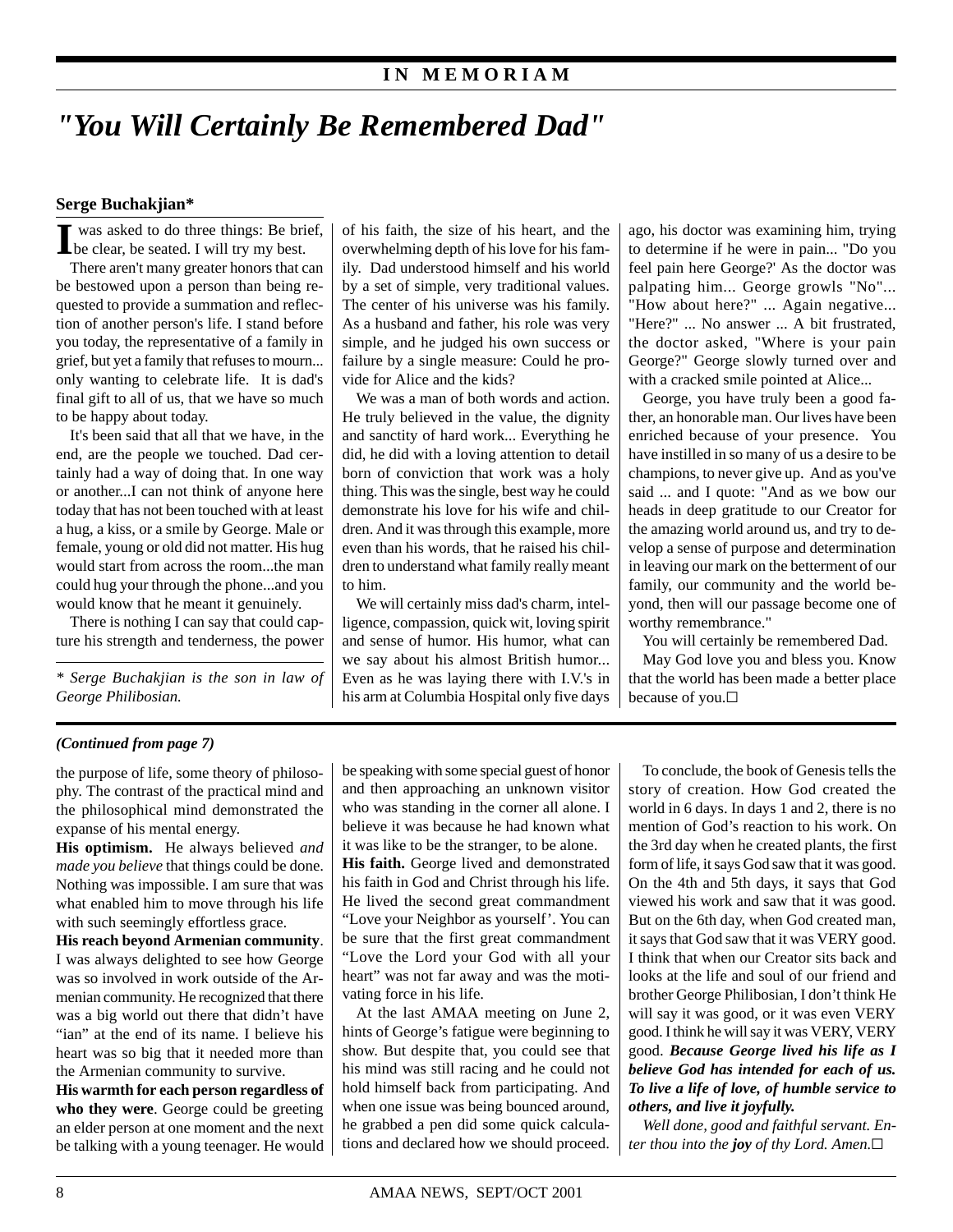### **A R M E N I A**

# *A Trip of a Lifetime!*

#### **Robert Kachadourian**

It has been said that a picture is worth a thousand words. However, words can't t has been said that a picture is worth a describe and indeed are inadequate to convey the myriad of emotions one had on this journey of journeys.

Armenia's 1700<sup>th</sup> Celebration of Christianity as its state religion can be remembered in many ways. There can be programs of state, religious ceremonies and even commercialization thereof.

Yet for eleven members of the ACC of Greater Detroit and for three hundred Armenian Evangelical pilgrims from the four corners of the world, its significance goes beyond a mere casual tour. It was a true pilgrimage!

This pilgrimage took us to our ancient homeland. Sites such as Sardarabad, Khor Virab, Etchmiadzin and all the well known tourist centers were visited. They are moments to behold and cherish as history came very much alive and relevant.

However, it is the new Armenia that gets your attention. It grasps you as you first enter this ancient land. These proud people with their hopes and aspirations immediately become part of your own ethos. How they survive, build and indeed thrive over so many obstacles amazes any visitor.

This spirit of hope is being enhanced by the Armenian Missionary Association of the America and the Armenian Evangelical World Council, under whose auspices the pilgrimage took place. From Gumri to Geghard, Sevan to Shushi and throughout the Araratian plain, the AMAA, under the able leadership of its representative Rev. René Léonian, is accomplishing great things.

This small group of dedicated individuals have built churches, schools, Christian Education Centers and restored confidence in a people who were in despair. Dental clinics, soup kitchens and child care centers are also appearing on the landscape.

Through the length and breadth of Armenia the AMAA's Executive Director Rev. Jirair Sogomian and our own pastor Rev. Dr. Tootikian, president of the Armenian Evangelical World Council, were able to see the effect of the Evangelical community's impact. It made us proud as we experienced the wonderful atmosphere of hope. This was particularly evident in the children who represent the future of Armenia.

During this pilgrimage we also witnessed the opening of three centers: The first was the dedication of School #1 of Gumri as The Rev. Dikran Antreassian High School, a first in the history of Gumri, the second largest city in Armenia. The dedication ceremonies were highlighted by dance performances by local students and the unveiling and dedication of a plaque renaming the school after one of our wellknown Musa Dagh Armenian Evangelical pastors. The other two centers were the Gumri and





*Opening ceremonies of Rev. Dikran Antreassian High School in Gumri - standing back row l. to r. Revs. Jirair Sogomian, Vahan Tootikian, René Léonian and the principal of the school (above). A group of Armenian Evangelical Pilgrims in Gumri.*

Goris Mission centers.

The height of the pilgrimage to some will be the excellent program held at the Aram Khachadourian Philharmonic Hall. There the worldwide evangelical community of about 1500 participated in a moving musical tribute to 1700 years of Christianity. It was a class act of music, speakers and a message of hope.

For me the highlight of the trip among many was the culminating program when Armenia's youth took the stage. Talented and eager with their music, songs, dance and reciting they

made many misty-eyed in the audience.

That is the real hope of Armenia! It was in the program where this nation's treasure is. It is in their children.

Yes, a picture is worth a thousand words. It is hoped that these few have given you a window's view of one observer's attempt to describe Christian Armenia.

Add it to the photo album of your mind's eye. You'll be pleasantly surprised.

May God bless our Armenia so that it may flourish.G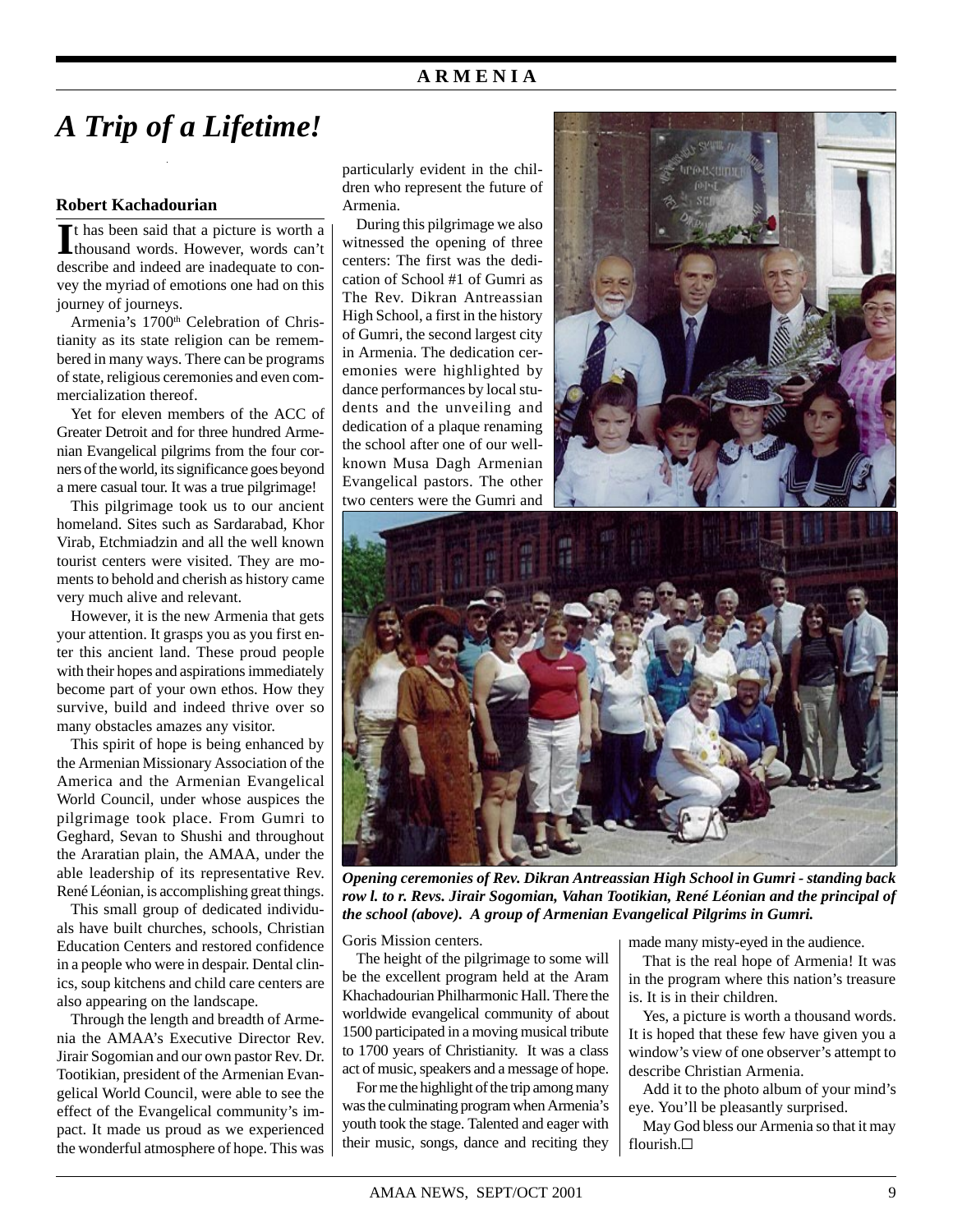## **K A R A B A G H**

# *AMAA 2001 Work-Mission Trip to Karabagh*

#### **Vicken Keshishian**

**O**n July 5 a group of eight young people from the Cilicia church (Pasadena, CA) and three others from the Armenian Martyrs' Congregational Church (Havertown, PA) met at Heathrow airport and became the eleven members of the AMAA 2001 Work-Mission Team. Together, they continued their final leg to Yerevan and ultimately to Shushi in Karabagh for this year's work-mission effort.

From Pasadena: Rubina Aposhian, Albert Elmassian, George Hakopian, Krikor Hovaguimian, Mary Kegeian, Vartkes Marjik, Hripsime Moskovian and Lara Ourishian. From Havertown: Dan Kaiserian, Ed Kaiserian and Vicken Keshishian. Through the months leading up to June, each of the team members prepared themselves for the work, spiritual and mission aspects of the trip. They enjoyed widespread support from their own families and from their church family as they washed cars, held bake sales, dinners and other fund raisers.

Once they arrived, the team spent a few days touring briefly some of the historic sites of Armenia and the AMAA camp in Aghveran. Team members also enjoyed the local cuisine (especially khorovadz).

The Team piled themselves and their luggage into two vans and started for Karabagh. Twelve hours and two repaired transmissions later, they pulled into Camp Gargar in Stepanagert where they were accommodated during their stay. Fellowship thrived between campers and team members.

The first morning in Karabagh, the Team made an evaluation of the property to decide which of the many necessary jobs would be done this year. In spite of funding challenges, it was determined that the best use of the Team's talent would be to concentrate on one building, and prepare the ground floor as a large Sunday School room for over one hundred students. The Team was excited for the opportunity to make a difference for children.

Immediately, orders for material were placed; unfortunately, there was no Hardware store close by and materials had to be delivered in installments, arriving from a number of distant places. The next challenge was that of payment: in addition to the AMAA's budgeted funds, Team members contributed their own spending money for the cost of the material. While waiting for delivery,

everyone got right to work. The initial need was to level the floor—bringing stone from the outside, breaking and removing rocks from the inside because the dirt floor, in places, differed by as much as three feet. That took four days to do and had to be done by hand. An arrangement was made with the local fire truck for a supply of water to be put into a storage tank so that there would be water on hand to mix cement for the next step in preparing the floor.

Before other aspects of the room was begun, the electrical wiring was put into place. In the meantime, Vartan Marjik, the parent of one of our Team members, arrived on the scene, after making arrangements to come to Armenia two weeks earlier than planned. He brought additional donations with him to purchase the materials that would help the Team to complete the project during this year's trip. In addition, Vartan contributed skills and expertise from his extensive background in construction.

Team members mixed concrete, carried it into the building to finish the floor, then completed the floor by installing tile. They also stuccoed the walls and built a stage; painting was left to be done when the walls dried.

Even the overgrown playground was cleared of weeds and brush so that the children will be able to use the play equipment already there. A planter was installed to decorate the steps leading to the play area.

By the time the children arrive for Sunday School in September, over one hundred



wooden chairs and a podium, donated by the Armenian Martyrs' Congregation in Havertown, will have arrived and this year's Work-Mission project will be complete.

Each workday the Team members commuted nine miles from Camp Gargar to Shushi, eating breakfast and dinner in camp, providing ample opportunities to play with the young campers. Lunch was provided at the work site. Sundays were non-work days—either spent worshipping with the campers or visiting sites in Karabagh.

The work was appreciated by the local people. The Team members felt that it was a very rewarding experience seeing God's Word being taught in camp and the next part of His plan accomplished at the site in Shushi. The Team members will watch with eagerness in hopes that Shushi will become a full camp and a year-round gathering place for children to learn about God.

Personally, it was a joy and privilege to be able to work with this year's Team. They were a dedicated, hard-working, enthusiastic group who gave God glory through their words and actions. Thanks also to Dikran Youmshakian (AMAA Office Administrator), Rev. Rene Leonian (AMAA's Representative in Armenia) and Arsen Manassian (Armenian Missionary Association representative in Karabagh) for doing their best in facilitating necessary papers and travel arrangements from the States, as well as in every aspect of our stay in Armenia and Karabagh, including transportation, lodging, meals, work and sightseeing.G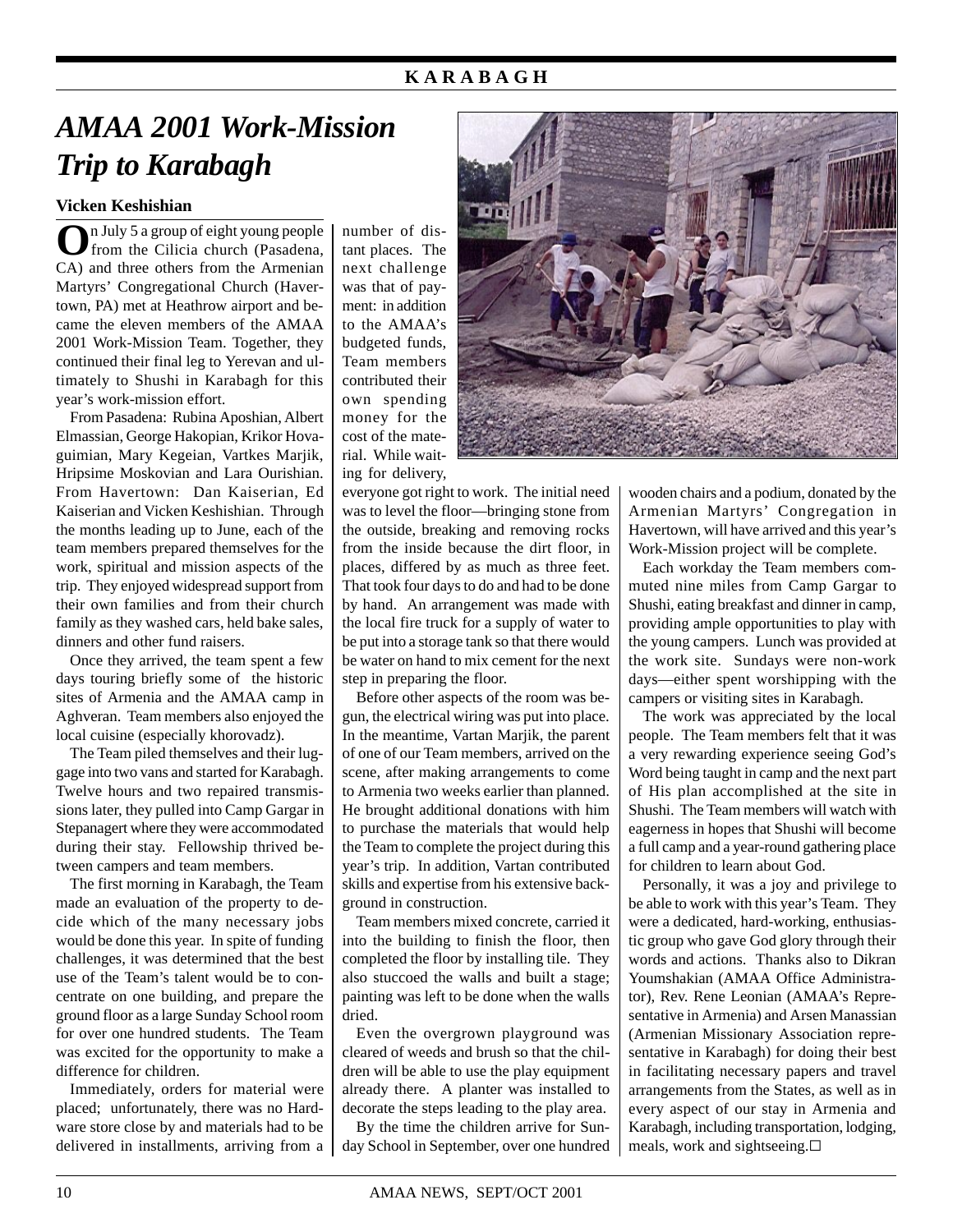## **E U R A S I A**

# *The Ordinations of Deacon Sasun Karakhanian and Brother Mihran Torossian*



*The Ordination of Deacon Sasun Karakhanian.*

**O**n Sunday, July 7, 2001, the Ordination of Deacon Sasun Karakhanian, the spiritual leader of the Armenian Evangelical Church of Sochi, Russia, was held during a special service in the local church. Officiating at the ceremony was Rev. René Léonian, AMAA's Representative in Armenia and the President of the Armenian Evangelical Union of Eurasia. Participating in the ordination was also the pastor of the local Russian Evangelical Church, Rev. Ivan Chekhunov.

Rev. Karakhanian was born in Abkhazia

in 1956. After his graduation from the local secondary school he has attended the extension school of Yerevan Polytechnic Institute, graduating in 1979 with a degree in Computer Science. He has followed the seminars held by the German Theologian Bill Wagner and in 1995 was ordained as Deacon and has started ministering the local Armenian Evangelicals who were worshipping in the local Russian Evangelical Church known as "Evangelical Home". In March 1997 he was appointed pastor to the newly established Armenian Evangelical Church of Sochi.

The ordination of Brother Mihran Torossian, the spiritual leader of the Armenian Evangelical Church of Sokhoumi, took place on Sunday, July 7, 2001.

The service of ordination was presided by Rev. René Léonian, AMAA's Representative in Armenia and the President of the Armenian Evangelical Union of Eurasia. Also participating in the service was Rev. Vladimir Ousenko, the pastor of the local Evangelical Church of Sokhoumi.

Several groups of Armenian Evangelicals in Sokhoumi were meeting and worshipping in the local church since 1960, which later formed the local Armenian Evangelical Congregation. Since 1991, Rev. Movses B. Janbazian, the late Executive Director of the



*The Ordination of Brother Mihran Torosian.*

Armenian Missionary Association of America (AMAA) has been constantly in touch with Brother Mihran Torosian and has encouraged Rev. René Léonian to visit the church. Since Abkhazia was in a war zone, that visit was not realized until this year. The AMAA has supported the church of Sokhoumi by sending Bibles and spiritual literature and by supporting needy families in the area. Last year the AMAA provided funds to the church to replace Brother Mihran Torosian's bicycle with a motorcycle for his visitations. $\square$ 

# ANNOUNCEMENT

The Board of Directors of Haigazian University is accepting candidacies for the position of President of the University, starting the acadmeic year, 2002-2003.

Located in Beirut, Lebanon, Haigazian University is one of the leading schools of higher education in the region, serving the Lebanese and the Middle Eastern communities, emphasizing an Armenian and Christian Heritage.

Qualified and interested individuals should submit their candidacy and curriculum vitae to:

Haigazian University President's Search Committee c/o AMAA 31 West Century Road Paramus, NJ 07652 E-Mail: amaainc@aol.com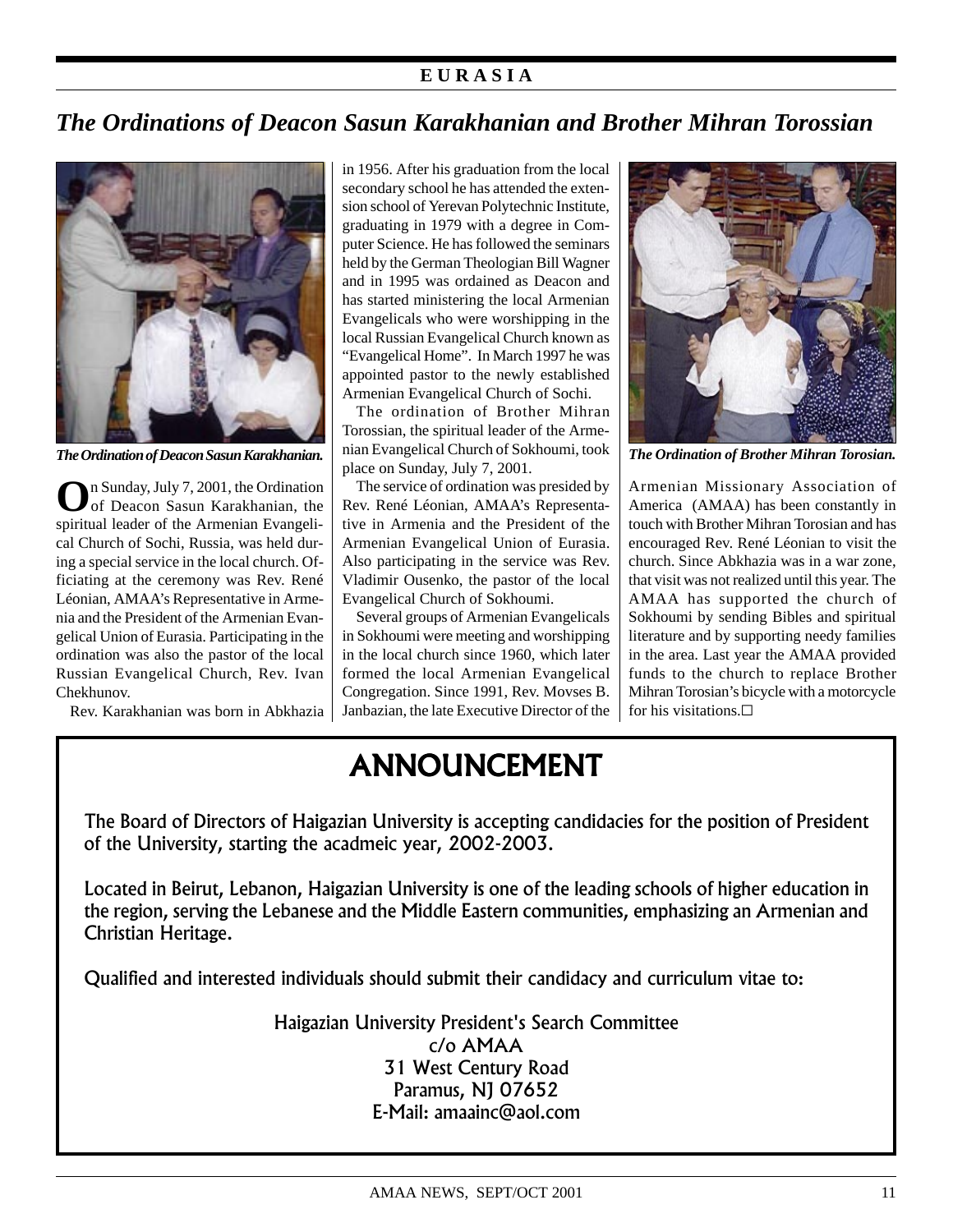### **W O R L D C O U N C I L**

# *The Armenian Evangelical World Council Meets in Yerevan*

**O**n the happy occasion of the 1700th and niversary of the declaration of Christianity as the state religion of Armenia, the Armenian Evangelical World Council held its annual executive meeting - for the first time in Armenia - on Friday and Saturday, August 17 and 18, 2001, at the Armenian Missionary Association Center in Armenia.

Participating in the meeting were the president of the Council, The Rev. Dr. Vahan Tootikian; vice president, The Rev. Mgrditch Karageozian; secretary, The Rev. Gilbert Leonian; Council members, The Rev. Jirair Sogomian and The Rev. Rene Leonian; as well as advisory members, The Rev. Yuri Avanessian, The Rev. Avedis Boynerian, and The Rev. Joel Michaelian.

The executive committee of the Armenian Evangelical World Council examined and discussed the state of the Armenian Evangelical churches, establishments and organizations in all five continents. Reports from the representatives of church unions and organizations, who comprise the World Council, were presented to the Council. The Council echoed with grief the loss of two members of the Board: The Rev. Movses Janbazian and Mr. George Philibosian, who during the past year made their final physical departure. At the same time, the Council accepted the appointment of two new members to its executive board, The Rev. Jirair Sogomian and Mr. Albert Momjian, as treasurer.

The Armenian Evangelical World Council registered with gratitude the impact of the Armenian Evangelical Unions and the Armenian Missionary Association in the areas of church building, educational and benevolent fields. There were reports on the celebrations of the 1700th anniversary of the declaration of Christianity as state religion, as well as on the upcoming Jubilee events during this current year.

The Council also discussed, made recommendations and passed resolutions on its policy on evangelism, inter-denominational and inter-Union relationships, as well as on the preparation and continuing education of pastors and religious workers. Committees



*Armenian Evangelical World Council visiting President Robert Kocharian.*

were appointed on constitution and bylaws revision, as well as on the organization of a world-wide general assembly of Armenian Evangelical pastors. Decisions were also taken on the organization of the Armenian Evangelical archives, on the possibility of having an executive secretary and future publications.

The Armenian Evangelical Council expressed its concern on the critical exodus of people from Armenia, and decided, within the limits of its power and resources, to do its best in concrete ways to encourage citizens of Armenia, especially Armenian intellectuals, scientists and professionals, to remain in the fatherland and to contribute to its stability, welfare and progress.

The Armenian Evangelical World Council reconfirmed its position regarding the basic question of Karabagh: that this issue be resolved in peaceful and just means, that at this juncture of history it is good to aim at a resolution of this issue through negotiations. The Council also confirmed that it is essential that through these negotiations, Armenians in Karabagh have the right and the voice of self-determination. Finally, the Council believes that through these negotiations the essential security and territorial integrity of Armenia and Artsakh be protected.

The Armenian Evangelical World Council expresses its satisfaction that the visit of a delegation to the Catholicos of all Armenians, Karekin II, gave an opportunity to dialogue on the relationship of the Mother Church with the Armenian Evangelical

Church. Council members also visited his excellency, the President of the Republic of Armenia, Mr. Robert Kocharian, during which they reflected on the issue of emigration and the difficult economic situation of the people. Council members heard with joy from the President on the achievements already accomplished which will improve the situation and help our people reach greater well-being.

The Armenian Evangelical World Council echoed its satisfaction on the celebration of the 1700th anniversary of the declaration of Christianity as a state religion in Armenia on an inter-union basis at the Aram Khachadourian Philharmonic Hall in Yerevan, with the participation of its members, pastors representing different unions, 250 youth from nine different countries, and a large crowd of Armenian Evangelical believers from Armenia and the diaspora, on Sunday, August 19 2001, at 7:00 p.m. With the soul-stirring experience of the 1700th anniversary celebration in the Fatherland, and with the renewing influence of soul saving messages of God's Word, our hope was renewed that the Armenian people are being led to reaffirm the Christian faith, which they will justify and transmit from generation to generation.

The Armenian Evangelical World Council expressed its deep gratitude to authorities in Armenia and in particular, its host, the Armenian Missionary Association in Armenia and its director, The Rev. Rene Leonian, for their hospitality.G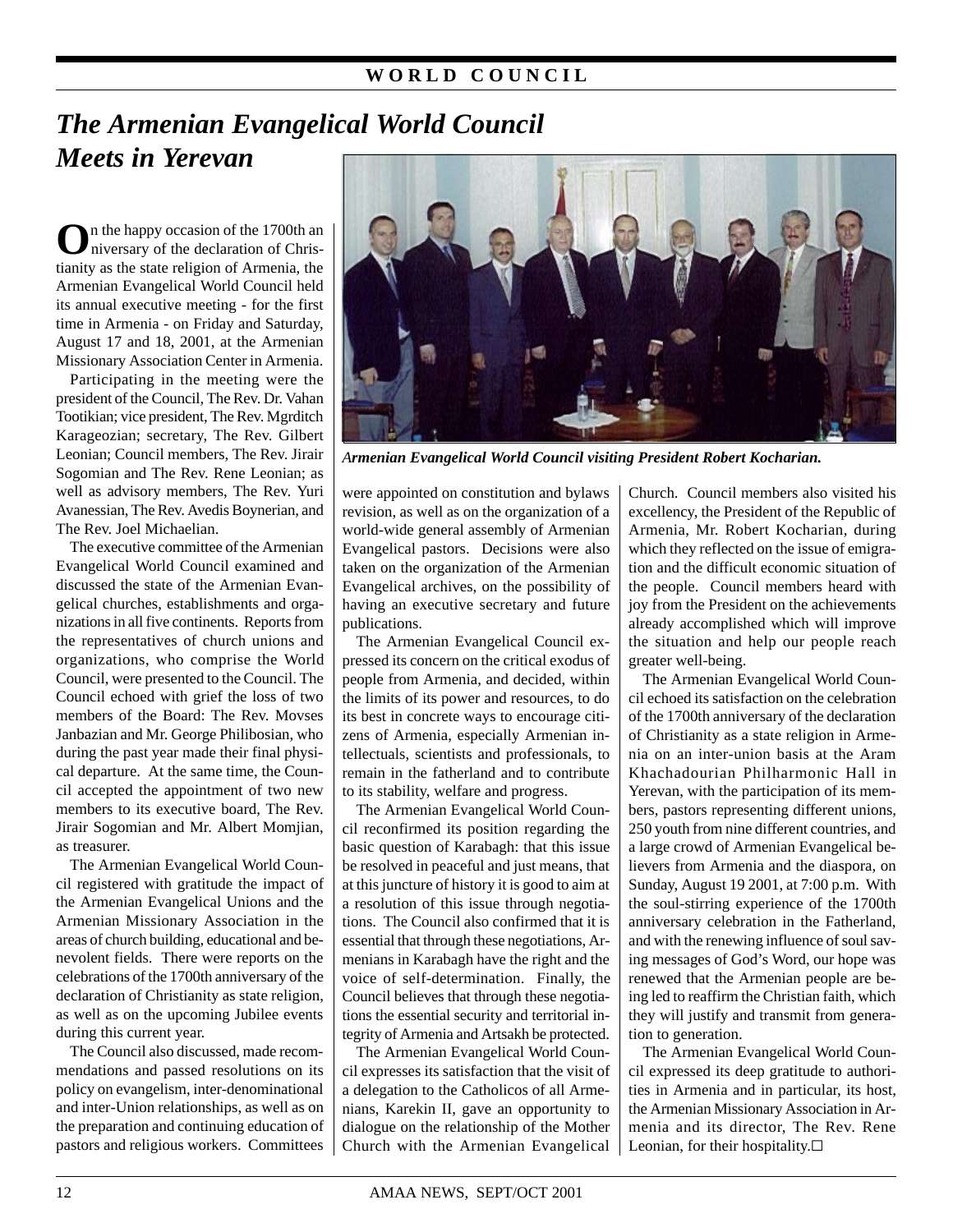# «ՀԱՒԱՏԱՐԻՄՆԵՐՈՒՆ» ՀԱՒԱՏԱՐՄՈՒԹԻՒՆԸ

«Իր տասը ծառաները կանչելով՝ իւրաքանչիւրին տասը տաղանդ տուաւ ու ըսաւ անոնց. "Բանեցուցէք ատոնք մինչեւ ես գամ"։»  ${n_l}$ uu 19. 13

#### **Aphon bniunitumo\***

 $\int_\sigma$ երկայիս ողբալի երեւոյթ մը կը տիրէ եկեղեցի-<br>Սներուն մէջ։ Այսպէս կոչուած «եկեղեցիի հաւատա $ph$  al il pharmapha and all pharmapha and although  $ph$  and  $ph$  and  $ph$  is  $ph$  and  $ph$  and  $ph$  and  $ph$  and  $ph$  and  $ph$  and  $ph$  and  $ph$  and  $ph$  and  $ph$  and  $ph$  and  $ph$  and  $ph$  and  $ph$  and  $ph$  and  $ph$  and  $ph$  and  $ph$  and  $ph$ qinibn tu mtnn tinnn 3huniu fnhumnuh: Uju wuthwiwտարմութենէն յառաջ կուգայ հաւատարմութեան mwquam un: bpt hwu unawhhuf wndtf bi hu wum փնտոել մեր մէջ եւ շուրջ՝ պիտի հանդիպինք բաներու, npnaf huaun hnimaa niph puatpni, ti wanag'np արժէք ու իմաստ կր ստանան ուրիշներէ։ Տէր Յիսուսի անձին դիմաց մեր էութիւնը՝ իրր եկեղեցի եւ անհատներ, մեր գործն ու մեր խօսքը իրենց իմաստր կը ստանան Ulanp hwantw u'ap hwiwmwpu'nipbatta: hul  $h$ աւատարմութիւնը մեր հարցն ու տագնապն է։

Stp 3 huntu bp uppwqwa wnwftintptwa ytopola hwaqnniwaha uto jummhonta woungmi qnnoh hi պատասխանատուութեան փոխանցումի մասին։ Ան եկած  $\epsilon$ ր աշխարհ՝ որպէս Որդի Մարդոյ կորսուածը փնտոելու nı փրկելու, եւ հիմա կր պատրաստուէր երթայու հոն nipht thuað tp, wagwu up tiu gwini hnumniund: Ua կը փնտոէր հաւատարիմ ծառաներ՝ Իր բացակայութեան Uuunnidn, qnpdp junuo muuttini huufun: hp  $\mu$ nphnippang mengkapar hadap anak dan hasak menjadi menalah kerataan dan keratanan dan keratanan antara keratanan dan keratanan dalam kanta mengalah kerata mengadak mencedatan dalam kanta mencedatan dalam kerata menceda  $\Delta$ uaftunda masharah memberikan memberikan memberikan memberikan memberikan memberikan memberikan memberikan memberikan memberikan memberikan memberikan memberikan memberikan memberikan memberikan memberikan memberikan m ճշմարտութիւնները կը ներկայացնեն հաւատարմութեան տարրեր պատկերներ։ Հաւատարմութիւն տէրոջ հանդէպ  $u$  ayu wunuquyha  $S$ th  $S$ huniuh hwantur

Stp 3 huntuh փնտոածը սրբակենցաղ նուիրեայ հաւաnuphu'ներու հոյլ մրն է, որոնք ոչ թէ «հաւատարիմ»  $y_1$ րչուելու սիրոյն այդ պիտակը իրենց վրայ կրեն, այլ  $h$ u $h$ uw $k$ u w $\theta$ na $f'$  npw $k$ u  $h$ p h $h$ untupp $\theta$  halahariman $h$ pilan ur phan mentang napang manangkanan para parta parta parta parta parta parta parta na parta na parta na p ամէնայն երկիւղածութեամբ եւ նուիրումով կատարեն։  $P$ աւարար չէ գիտնալ Քրիստոնէական կեանքի սուրբ կանոններն ու սկզբունքները: Պէտք է մեր գիտցածին hաւատարմօրէն հետեւիյ։ Մեզ տարապեցնողը շատ անգամ մեր անհաւատարմութիւնն է։ Անհաւատարիմ  $h$ uf Քրիստոսի, Աստուածաշունչին, Աստուծոյ սիրոյն, մեր ուխտին եւ մեզի տրուած պարգեւներուն։ Այս է *dtp mwqftwwp:* 

1. Իրաւ հաւատարմութիւն - Դեպի Երուսաղեմ Իր ուղեinpniptuua papugfha' Stp 8 huniu tiptif waqwu yp houh bp dwhniwa dwuha: Ua hp hnpat hwuhgati u yu hapındanıd, pt hn tag u'nu du datınd it nn baf «Թագաւոր» պիտի րլյայ։ Անոնց ակնկայութիւնները  $U$  ես իային մասին իրենց պատկերացումին վրայ hիմնուած էին։ Անոնք հաւատարիմ էին . . . իրենց պատկեpwgniu'hli: knjpp poylnitgwi, u'wfuwinpp փphniphili umuguu, Utuhud thuu ... yum thon: Uuhuya Ua' Puquunnp,  $\eta$ p /wout, pwgwyw, bun und masha mundu bazakan ke  $\mu$ unnh $\psi$ , nnnut  $\eta$  multiput huun munhu uphuh nyunghu նոյնիսկ Իր բացակայութեան։ Իրաւ հաւատարմութիւնր Skp Shuntuh wuithu unntwo  $h$ աւատարմութիւնն է։

2. Սիրոյ Հաւատարմութիւն -Հաւատարմութիւնը շատ դրդաwww.andundung.com/www.mudung.com/www. Omanq fauatarim k\*ellan  $h$ phuig *puhniu huufup: Ուրիշներ*  $y$ auut u'p yuhuuny yp ynpata  $h$ աւատարմութիւն ցուցնեյ։ Այս $upupu$  munuquudtannud' unung մեր անձերուն հաւատարիմ

 $h'$ pijulif tu ny pt Stp Bhuntuh: Uli hp yhlinnt hutumuphu'liap, npnlif 2hlif wwnn, bptil poliwu'h u'towu'wuնութիւններու մէջ իսկ կը յանդգնին հնազանդիլ Իրեն։  $4p$  hաւատան որ Ան պիտի գայ «թագաւորութիւնը undtiny»: Ուստի սիրով կը սպասեն անոր՝ հակառակ  $p$ րջանակին ճնշումներուն եւ սպառնայի քներուն։ Մէկդի  $y_n$  pnnni «n, ylimutu" - n, ymhhu", funmufuuluuնութիւնը, «միայն տրուածը պահեմ» միջակութիւնը,  $i$ u qnpoh h'wunguhu pwphywityni tu witygutyni hptug

 $\psi$ um whn  $\iota$  w $\delta$ p: 3. Գործնական Հաւատարմութիւն -  $S$ *էր Յիսուսի* վստահելով գործելը Զանիկա ճանչնալու եւ Անոր hwiw muphu pilalalo lauagnia di manda k: Ulan  $p$  wq w in pn iphilip w finn, q w pq w g linn h p w l w liniphili  $k'$ hng it pt Ul d'an din y'appw, bpniuwntu: baj np  $n$ ւնինք՝ պահեյու համար չէ տուած Ան մեզի. այլ՝ qարգացնելու եւ աւելցնելու համար։ Նոյնիսկ չենք կրնար մեզի տրուածին «հաւատարիմ» ըլյայով, զայն պահեյ։ Տուողին հաւատարիմ ըլլալով, գործի անցնիլ պէտք է.  $U_j$ uupuh qnp $\delta^*$  wutuuju al «zuh»  $\psi^*$ uuuhn $\psi$ k . . . «dawuatpnia Stpno»:

 $\mathcal{L}$ աւատարմութեան երկու տագնապներ կ'ապրինք  $u_1$ uop:  $\delta u_2$ , huuunupuntepau unupun afan puntepat mագնապր, եւ ապա՝ սակաւաթիւ հաւատարիմներու mwa awap: buy Stp Shuntu yntmwy bp waap, npwtugh  $h_p$  վրայ հաստատուինք եւ պտղաբերինք որպէսզի այդ atuny u'tip mj hamuth u'amini mpoth tu hu'mum  $u$  *u*  $u$  *u*  $u$  *j*  $\colon$ 

Հաւատարմութիւնը մեր բոլորին սուրբ պարտականութիւնն է։ Եկէք Տէր Յիսուսի հաւատարիմ աշակերտները րլյանք, գիտակցելով որ եկեղեցիին մէջ կարելի չէ խաղաղութիւն հաստատել առանց հաւատարիմ գտնուեյու արդարութեան, խոնարհութեան, սիրոյ եւ qqwuwniptuu uyqpniafatpnia:

 $\lambda$ աւատարիմ ըլլալու համար պէտք է մեզի վստահուած աւանդր պահել եւ յատկապէս մեր կատարած ուխտին  $h$ նազանդիլ ամէնայն յօժարութեամբ։  $S$ էրր հաւատարիմ  $u_2$ ակերտ կր փնտոէ։ $\Box$ 

 $^*$ վեր. Գրիգոր Եումուշաքեան հովիւն է Սիտնիի (Աւստրալիա) Հայ Աւետարանական Եկեղեցիին։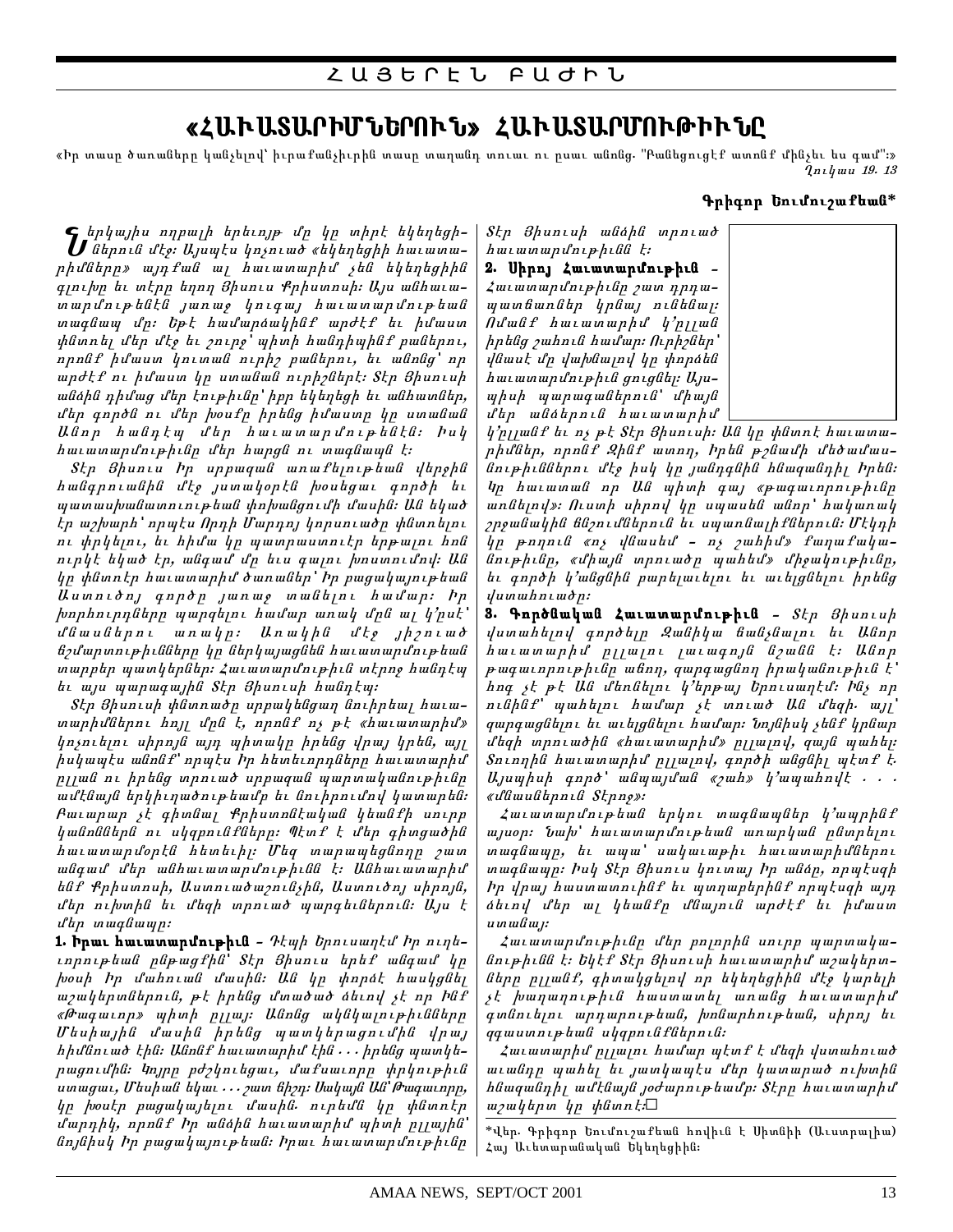## **O B I T U A R I E S**

#### **Alexander M. Phillian**

Alexander M. Phillian, 83, went to be with the Lord on April 14, 2001. Born in Hartford, Connecticut, he was one of three children of Moses and Mary (Chaparian) Phillian. He was predeceased by his sis-



ters, Satenig and Shushanig. As a child, he later settled with his family in Paterson, NJ, known at the time as "Silk City". There, his father plied his trade as a weaver, utilizing the experience he gained in Bitias. Alex's mother practiced her Christian faith by leading prayer meetings in her home with neighbors, and raised him and his sisters, in accordance with her deeply-felt Christian principles and faith. As a child, Alex was introduced to the First Baptist Church of Paterson, where his father brought him and his sisters and where Alex was baptized in 1935. He later served on the church council and remained a life-long active member. Alex would recall that during the great depression, he and his sisters would walk to church from south Paterson in order to save the nickel bus fare to have something to put in the collection plate.

In 1926, at the age of 37, Alex's mother was struck and killed by an automobile as she walked on a sidewalk in Paterson. Alex's paternal grandmother, Sarah Shishmanian, then in her nineties, burnished his faith and gave him the special kind of love known only to Armenian grandchildren. Throughout his life, she remained one of his most positive influences.

Six years after the tragic loss of Alex's mother, as illness took the life of his father at the age of 52, leaving Alex an orphan at the age of 15. It was during this period that Alex's Christian upbringing, coupled with the guidance of his older cousin, Alex J. Phillian, uncles Ohannes Phillian, and Garabed and Takvor Chaparian, that he made the transition from a teenager to a young man who would go on to serve his country, marry, raise his own family and serve his churches and his community. Like all Armenians, Alex Phillian believed in hard work. He graduated from Paterson's East Side High School,

where he was a member of the football team. He worked a loom as a young man, later recalling how he was unable to hear the bus driver on a trip home after being exposed to the deafening sound of so many looms running simultaneously. His real love was the outdoors and its accompanying freedom, which led to a job with the U.S. Department of Agriculture, inspecting and maintaining forest trees in northern New Jersey. Trees were a lifelong passion for Alex, and he surrounded his home with sycamores, maples and mulberries, taking care to prune them just the right way with the right tools.

A later opportunity to join New Jersey Bell Telephone Company as a lineman enabled him to continue to work outdoors, climb telephone poles and secure a good standard of living for the rest of his working life.

At the start of World War II, Alex took a leave from the telephone company to enlist in the Merchant Marines. When he expressed an interest in going to radio school, someone told him it couldn't be done. That clinched his decision to go ahead, get accepted and succeed. After earning his radio license, he served as a radio operator on ships that included the Ceasar Rodney, which ferried supplies across the Atlantic under treacherous conditions to the port of Murmansk, USSR. He received the Atlantic, Pacific and Mediterranean Middle East War Zone Bars for his service. In 1992, at a ceremony at the Russian Embassy in Washington, D.C., Alex and his fellow seamen were presented with medals from the Russian government to commemorate their heroic role in helping the Soviet Union to defeat the invading Germans. Alex maintained close friendships with the men who served with him during the war as an active member of the Hoffman Island Radio Association.

After the war, the next phase of his life would find Alex driving from Paterson to Holyoke, Massachusetts, on weekends to visit a lovely young lady named Victoria Renjilian. Victoria, who lost five siblings in the genocide, served in the WAVES during the war years. The two were married in July, 1947.

As their family began to grow, the Phillians left Paterson for the suburbs next door. Establishing a home in West Paterson, Alex was a founding member of the town's Boys' Club, a little-league baseball coach and a Democratic County Committeeman.

Having resumed his job with the telephone

company after the war, he continued as an installer and union official. He was active in many union causes over his long working career, serving as a General Delegate for the Telephone Workers Union, an officer of the Passaic County Labor Council and a Union representative to the United Way of Passaic Valley. Alex retired from New Jersey Bell in 1982, after 42 years of service.

Alex was a passionate advocate of the statement "Do not deprive yourself of the joy of giving." He said he learned this from his father who, despite the hardship of the Great Depression, was always willing to part with a coin to help someone on the street. Alex was a volunteer neighborhood collector for the American Heart Association and most recently in his retirement, a volunteer for World Vision, placing collection boxes throughout the neighborhood and forwarding their contents to the organization.

Even into old age, he would sit down at the dining room table to write checks to his favorite charities, often resulting in a stack of envelopes to be taken to the Post Office. The many solicitations that still arrive in the mail addressed to him are a testament to his support of worthy causes.

In March 1998, Alex's wife, Victoria, was called by the Lord after fifty years of marriage. Her love and support was the foundation for Alex's life.

In the final phase of his life, Alex had the great fortune of meeting Rev. Movses Janbazian, who, as a fellow Musa Daghian, introduced him to the Armenian Missionary Association of America and to the Armenian Presbyterian Church in Paramus. The two developed a closeness like that of cousins, visiting and lunching together regularly and taking great pleasure in conversing in their beloved Svedia dialect. It was this close friendship that led Alex to establish the Alex and Victoria Phillian Endowment Fund with the AMAA. It also enabled Alex to augment his membership in the First Baptist Church of Paterson by joining the Armenian Presbyterian Church, where late in life he felt that he had truly found a home. The arrival of Easter on the morning after his passing, with its fulfillment of the victory of life over death through faith in our Lord Jesus Christ, had a profound significance in the summation of the life of Alexander Phillian.

Alex leaves a daughter, Valorie of New Jersey, a son, William of New Jersey, a son, Gregory of North Carolina, his wife, Beth and their two children, Lisa and Sam.G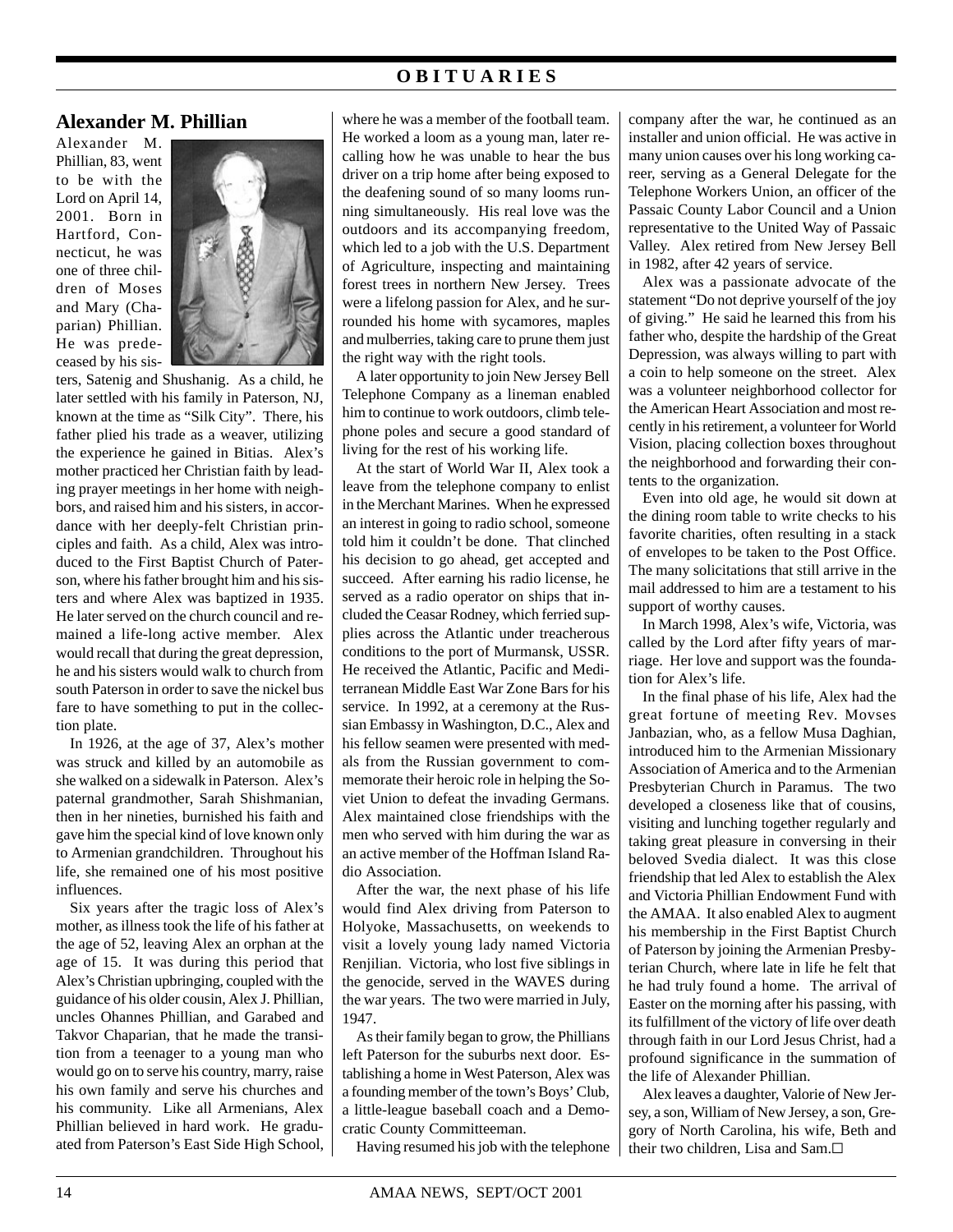## **O B I T U A R I E S**

#### **Maritza Chijian Talanian**

Maritza was born in Turkish Armenia on August 28, 1905, in the village of Mezre (province of Kharpert) to devoted Christian parents. In 1910, her sister, Haigoui, was born, and life was

very good until 1915 when the Turkish government decided to rid the country of all Armenians.

One day, Turkish soldiers came into Mezre and rounded up all the men, Maritza's father among them. They were taken outside the village and shot. Anticipating what was to come, Maritza's mother entrusted her two girls to the care of a sympathetic Turkish family for safekeeping. Sometime later the soldiers returned and force-marched the women and children across the desert to Syria. Most died in the desert, Maritza's mother and grandmother among them.

For the next ten years, Maritza and Haigoui (Helen) were moved from one orphanage to another in Armenia, Syria, Greece, Yugoslavia and France. Maritza experienced hunger, uncertainty, loneliness and fear. She had nothing in this world but her sister, a seed of faith that had been planted in her at an early age, and a loving God who would walk closely by her side for the next 86 years.

Care, housing and schooling for Maritza and Helen were provided by American missionaries and by a generous Christian family in Detroit, Michigan, that gave monthly financial support. Years later, when Maritza would relate the experiences of those years in the orphanages, it was not with bitterness but rather with a profound sense of thankfulness to God for the many ways that He protected and provided for her and Helen. She consistently acknowledged His kindness and mercy.

In 1928, a distant relative in Boston sponsored Maritza's coming to the United States. They brought her into their home and enabled her to attend college. Soon after, she met and married (in 1930) Hapet Talanian, also from Kharpert. They worked hard together to start a small grocery business and were blessed with three children.

In 1940, Maritza experienced a spiritual renewal and made a fresh commitment to seek God and follow Him more closely. For the next 60 years, she nurtured a close relationship with God through daily prayer, scripture reading, and meditation.

Maritza lived a quiet, humble life. She didn't have furs, expensive jewelry, or a big house, but she was rich in peace and contentment that intimacy with God provided. She was a thankful, compassionate, and loving woman, fulfilled by her roles as wife, mother, and homemaker, and excelling in them all.

By 1983, she and Helen were both widows, and Maritza moved to Florida, just a few houses away from Helen. For eighteen years the sisters enjoyed the wonderful companionship of each other, as God "restored the years the locusts had eaten", giving them in their senior years what they had missed in their childhood.

Maritza lived independently in her own home, cooking, washing, hanging clothes, etc. until December 2000, when her health began to deteriorate. Her children, sister, and many loving people from a Hospice cared for her until she passed away on June 28, 2001.

She left this earth just as she desired to leave – surrounded by her family, comfortable, free of pain, content, at peace, and looking forward to seeing her Lord. He was faithful to her up to her last breath.

We miss her greatly, but we are comforted knowing that she is enjoying the life she longed for. Her faith sustained and enriched her throughout her life and especially in her final months. We are thankful to have had her as a sister, mom, nanny, and great-nanna, and are blessed to have witnessed her Christian faith. $\Box$ 

### **Makroohie Khosrofian**

Makroohie Khosrofian of Maryland, passed away on July 27, 2001. She was born on April 15 1905 in the city of Harpoot. She was the daughter of Arakell and Khatoon Arakellian. After



Makroohie's and her brother Aram's birth, her mother died during her third childbirth along with the baby. Later Arakell remarried and from this second marriage had two daughters, Araxie and Rebecka. Unfortunately, tragedy struck a second time and Araxie died of an unknown accident. Later, Her brother Aram was taken away into exile and probably adopted by some Turkish family. Due to some financial difficulties Makroohie was put into an orphanage.

Makroohie and her friend from the orphan-

age booked passage to America where she was introduced to her friend's brother, John Khosrofian. They were soon married. They had two sons and a daughter, Harry, George and Joyce who passed away eleven years ago. Through John's hard work and Makroohie's wise advice the result was a nice home and a measure of good security.

Like most Armenians of her generation, Makrouhie lived a hard life. But none the less, she was a dedicated Christian, always ready to serve the Lord.  $\square$ 

**The AMAA Board of Directors and staff extend their heartfelt condolences to the families of the deceased friends whose names were submitted to us for publication in the AMAA News:**

**Abdulian, Anoush** Encino, CA

- *\** **Cardelucci, Jackie**
- Newport Beach, CA **\* Hintlian, John** Pasadena, CA
- **\* Hollisian, Levon** Cambridge, MA
- **\* Hovanisian, Ralph** Kingsburg, CA **Hovenanian, Sara** Winchester, MA **Manoogian, Peter** Yorktown, VA **Margosian, Zaven** W. Bloomfield, MI
- **\* Muradian, Lem** Kingsburg, CA
- **\* Najarian, Margaret** Cranston, RI
- **\* Orchanian, Rose** Flushing, NY **Sarafian, Vernoica** Emerson, NJ **Sarian, Jessie** Los Angeles, CA
- **\* Simourian, John** Lincoln, MA
- **\* Tarpinian, Alex** Levittown, NY
- **\* Zobian, Grace** Media, PA
- **\* Dodakian, May Kassardjian, Lydia Manoogian, Madeline Melkonian, Azadouhi Nazarian, Richard**

**\* Memorials were designated for AMAA \*\*Bequests Assigned**